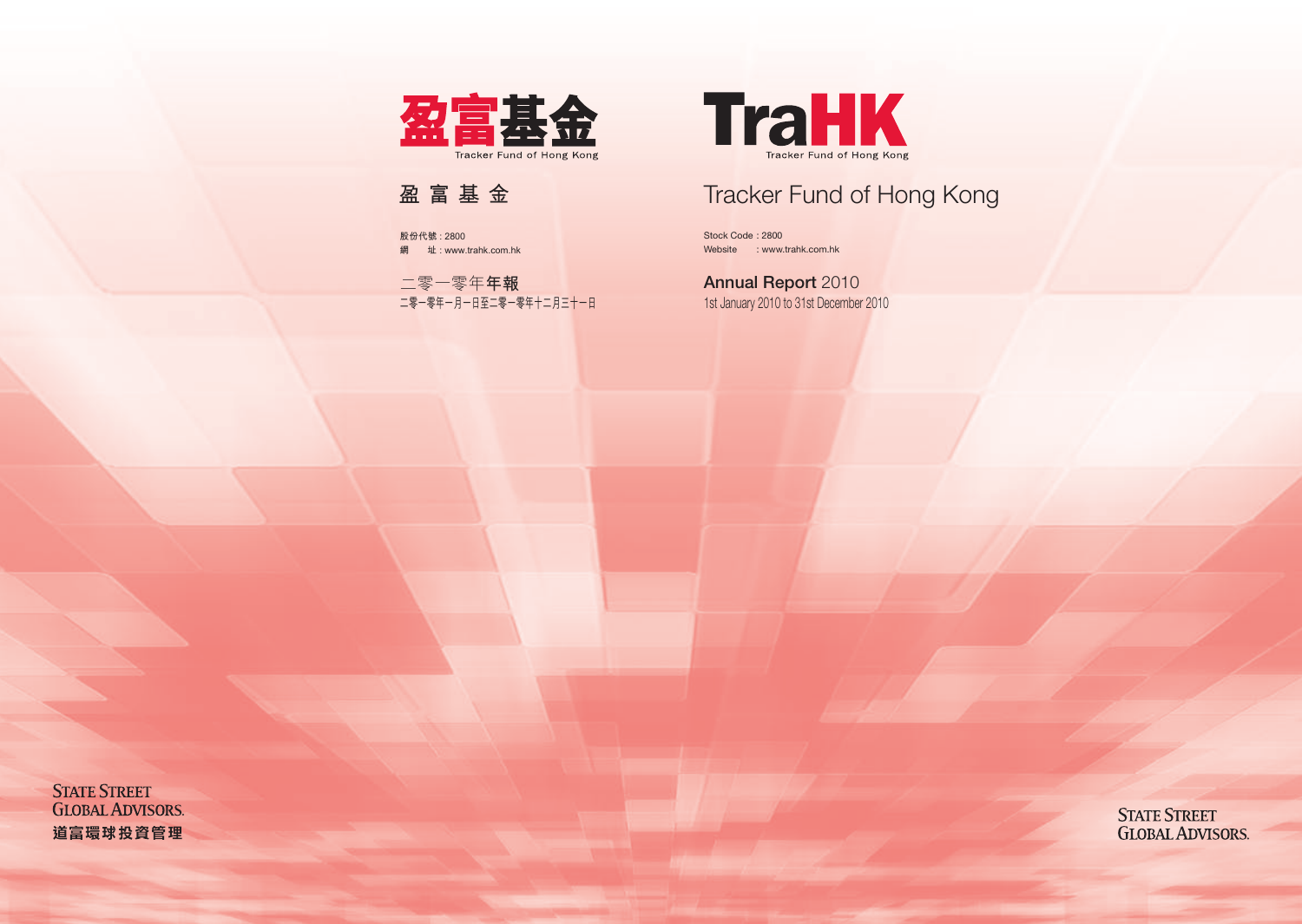## **Contents**

- Statement of Responsibilities of the Manager and the Trustee 2
	- Report of the Trustee to the Unitholders 3
		- Independent Auditor's Report 4
			- Statement of Net Assets 6
		- Statement of Comprehensive Income 7
- Statement of Changes in Net Assets Attributable to Holders of Redeemable Units 8
	- Statement of Cash Flows 9
	- Notes to the Financial Statements 10
		- Investment Portfolio (Unaudited) 25
	- Statement of Movements in Investment Portfolio (Unaudited) 27
		- Performance Record (Unaudited) 29
		- Administration and Management 30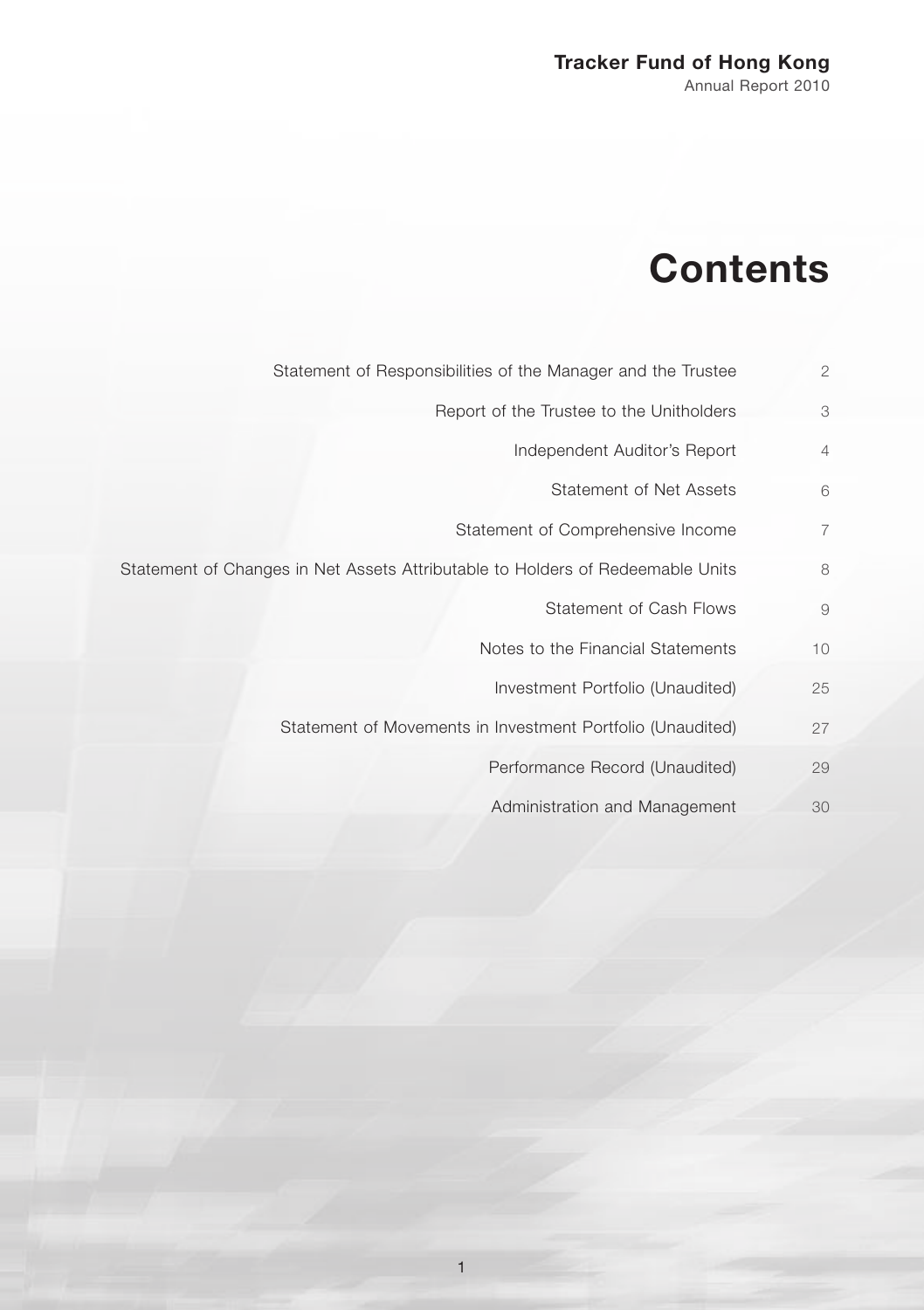### **STATEMENT OF RESPONSIBILITIES OF THE MANAGER AND THE TRUSTEE**

#### **Manager's responsibilities**

The Manager of Tracker Fund of Hong Kong (the "Fund") is required by the Code on Unit Trusts and Mutual Funds established by the Securities and Futures Commission of Hong Kong (the "SFC Code") and the Trust Deed dated 23rd October 1999 (the "Trust Deed") to prepare financial statements for each annual accounting year which give a true and fair view of the financial position of the Fund at the end of that year and of the transactions for the year then ended. In respect of these financial statements the Manager is required to:

- select suitable accounting policies and then apply them consistently;
- make judgments and estimates that are prudent and reasonable; and
- prepare or arrange for the preparation of the financial statements on the basis that the Fund will continue in operation unless it is inappropriate to presume this.

The Manager is also required to manage the Fund in accordance with the Trust Deed and take reasonable steps for the prevention and detection of fraud and other irregularities.

#### **Trustee's responsibilities**

The Trustee of the Fund is required to:

- ensure that the Fund is managed by the Manager in accordance with the Trust Deed and that the investment and borrowing powers are complied with;
- satisfy itself that sufficient accounting and other records have been maintained;
- safeguard the property of the Fund and rights attaching thereto; and
- report to the Unitholders for each annual accounting year on the conduct of the Manager in the management of the Fund.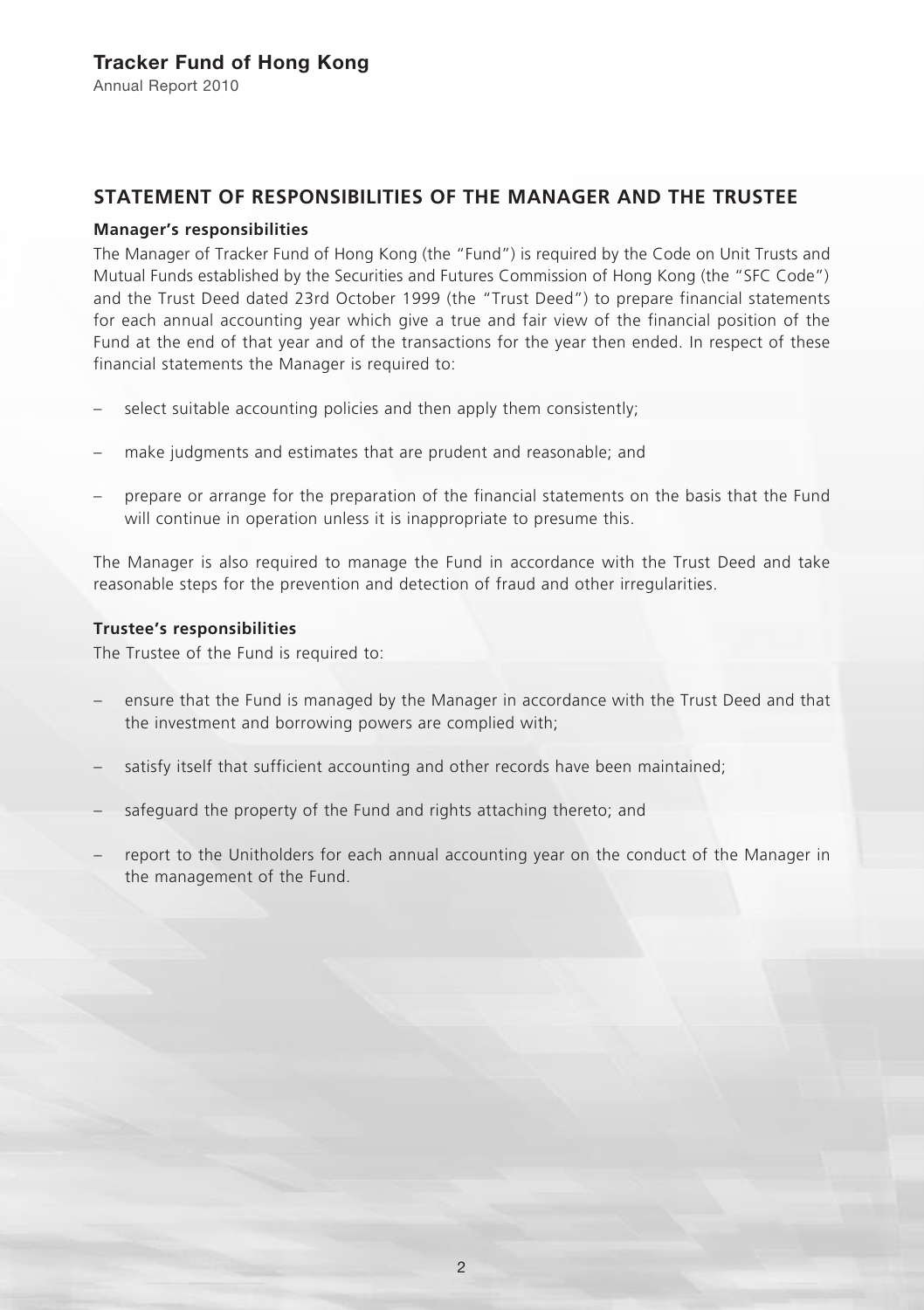### **REPORT OF THE TRUSTEE TO THE UNITHOLDERS OF TRACKER FUND OF HONG KONG**

We hereby confirm that, in our opinion, the Manager of the Fund has, in all material respects, managed the Fund in accordance with the provisions of the Trust Deed, dated 23rd October 1999 for the year ended 31st December 2010.

### **State Street Bank and Trust Company**

19 April 2011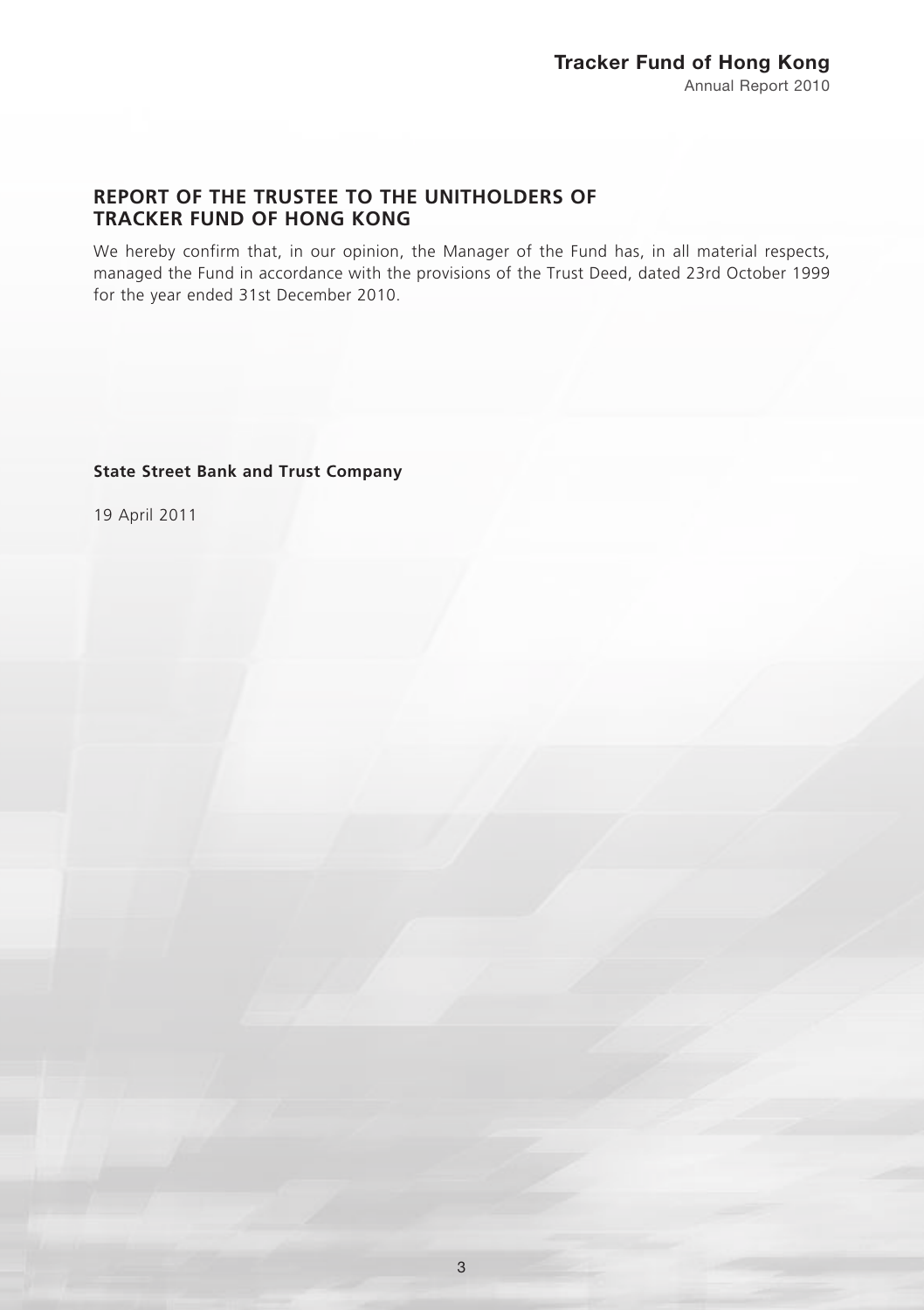### **INDEPENDENT AUDITOR'S REPORT**

TO THE UNITHOLDERS OF TRACKER FUND OF HONG KONG (THE "FUND")

#### **Report on the Financial Statements**

We have audited the financial statements of the Fund set out on pages 6 to 24, which comprise the Statement of Net Assets as at 31st December 2010, and the Statement of Comprehensive Income, Statement of Changes in Net Assets Attributable to Holders of Redeemable Units and Statement of Cash Flows for the year then ended, and a summary of significant accounting policies and other explanatory information.

#### **Management's Responsibility for the Financial Statements**

The Trustee and the Manager (the "Management") of the Fund are responsible for the preparation of financial statements that give a true and fair view in accordance with Hong Kong Financial Reporting Standards issued by the Hong Kong Institute of Certified Public Accountants, and are responsible for ensuring that the financial statements have been properly prepared in accordance with the relevant disclosure provisions of the Trust Deed dated 23rd October 1999 (the "Trust Deed"), and the relevant financial statements disclosure provisions specified in Appendix E of the Code on Unit Trusts and Mutual Funds established by the Securities and Futures Commission of Hong Kong (the "SFC Code"), and for such internal control as the Management determines is necessary to enable the preparation of financial statements that are free from material misstatement, whether due to fraud or error.

#### **Auditor's Responsibility**

Our responsibility is to express an opinion on these financial statements based on our audit and to report our opinion solely to you, as a body, and for no other purpose. We do not assume responsibility towards or accept liability to any other person for the contents of this report.

We conducted our audit in accordance with Hong Kong Standards on Auditing issued by the Hong Kong Institute of Certified Public Accountants. Those standards require that we comply with ethical requirements and plan and perform the audit to obtain reasonable assurance about whether the financial statements are free from material misstatement.

An audit involves performing procedures to obtain audit evidence about the amounts and disclosures in the financial statements. The procedures selected depend on the auditor's judgment, including the assessment of the risks of material misstatement of the financial statements, whether due to fraud or error. In making those risk assessments, the auditor considers internal control relevant to the Fund's preparation of financial statements that give a true and fair view in order to design audit procedures that are appropriate in the circumstances, but not for the purpose of expressing an opinion on the effectiveness of the Fund's internal control. An audit also includes evaluating the appropriateness of accounting policies used and the reasonableness of accounting estimates made by the Management, as well as evaluating the overall presentation of the financial statements.

We believe that the audit evidence we have obtained is sufficient and appropriate to provide a basis for our audit opinion.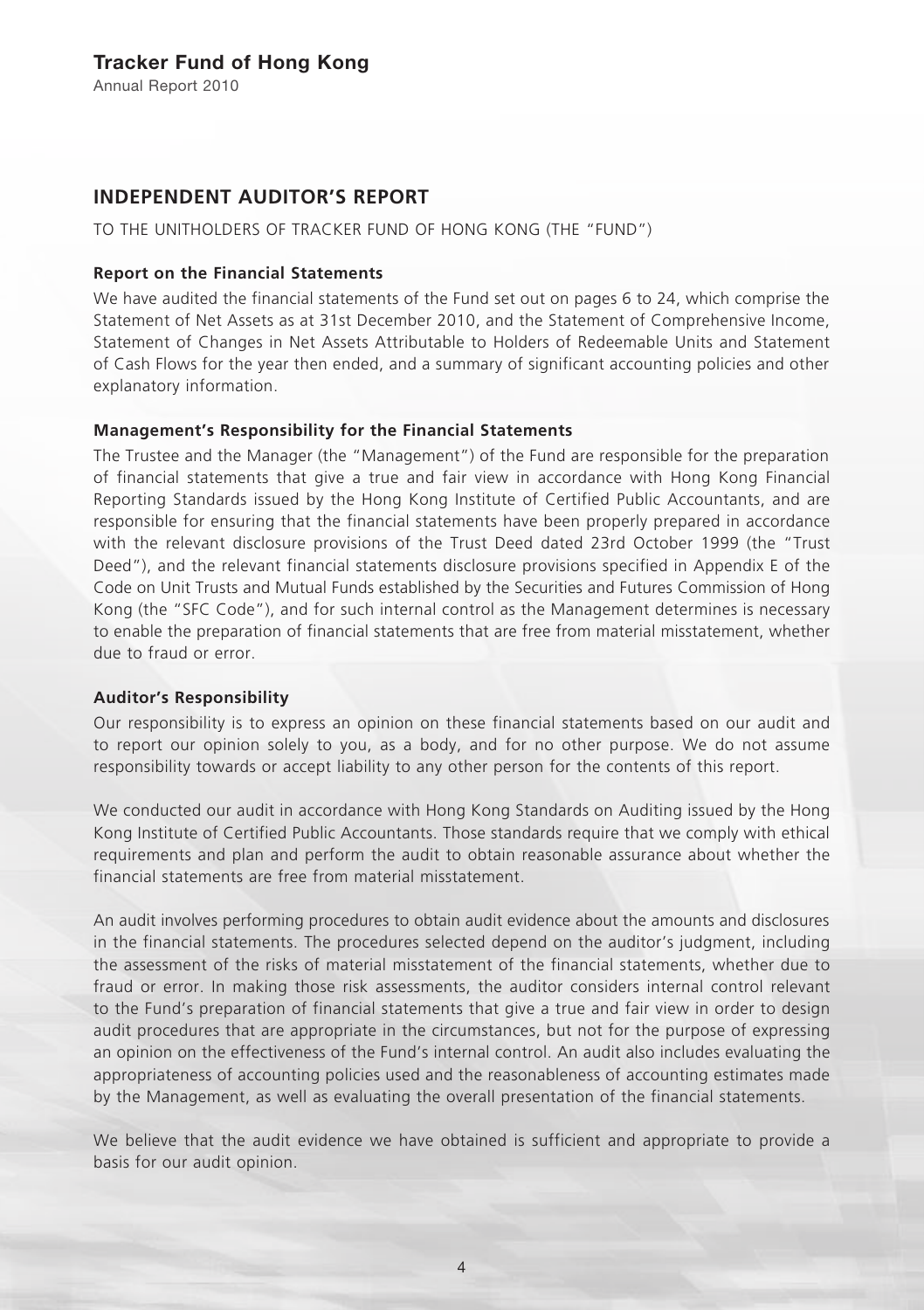### **INDEPENDENT AUDITOR'S REPORT**

TO THE UNITHOLDERS OF TRACKER FUND OF HONG KONG (THE "FUND") (Continued)

### **Opinion**

In our opinion, the financial statements give a true and fair view of the financial position of the Fund as at 31st December 2010, and of its financial performance and cash flows for the year then ended in accordance with Hong Kong Financial Reporting Standards.

### **Report on Other Legal and Regulatory Disclosure Requirements**

We report that the financial statements have been properly prepared in accordance with the relevant disclosure provisions of the Trust Deed and the relevant financial statements disclosure provisions specified in the SFC Code.

**PricewaterhouseCoopers** *Certified Public Accountants*

Hong Kong, 19 April 2011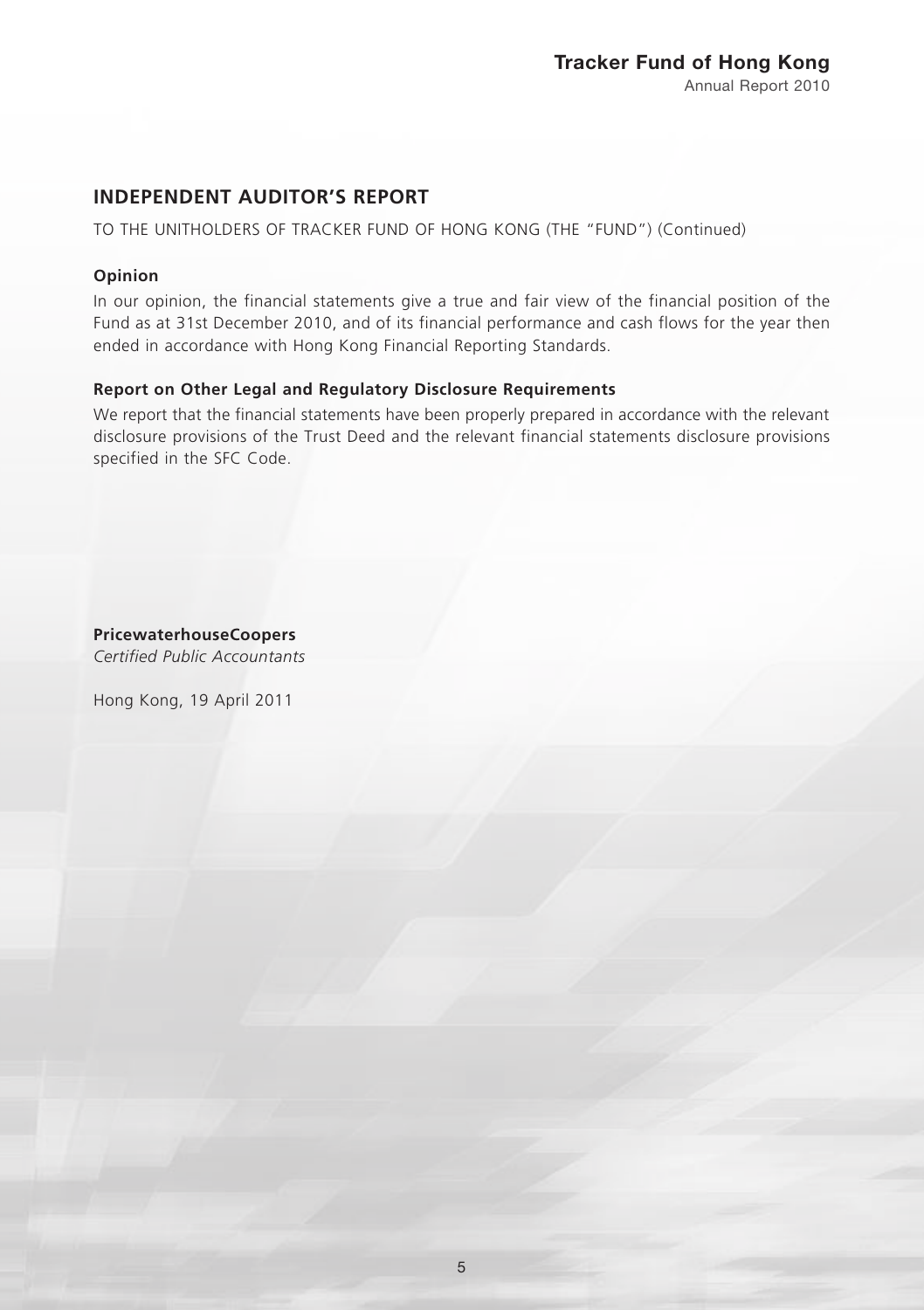### Tracker Fund of Hong Kong

Annual Report 2010

### **STATEMENT OF NET ASSETS**

*As at 31st December 2010*

|                                                                 | Note  | 2010<br>HK\$         | 2009<br>HK\$   |
|-----------------------------------------------------------------|-------|----------------------|----------------|
|                                                                 |       |                      |                |
| <b>Assets</b>                                                   |       |                      |                |
| <b>Current assets</b>                                           |       |                      |                |
| Investments                                                     | 12(b) | 53, 152, 791, 728    | 39,025,886,042 |
| Dividends receivable                                            |       | 57,356,296           | 48,874,940     |
| Amounts receivable on issue of units                            |       | 262,557              |                |
| Other accounts receivable and                                   |       |                      | 45,000         |
| prepayments<br><b>Bank balances</b>                             | 7(d)  | 44,998<br>89,961,441 | 56,176,081     |
|                                                                 |       |                      |                |
| <b>Total assets</b>                                             |       | 53,300,417,020       | 39,130,982,063 |
| <b>Liabilities</b>                                              |       |                      |                |
| <b>Current liabilities</b>                                      |       |                      |                |
| Management fee payable                                          | 7(b)  | 5,139,723            | 4,070,841      |
| Trustee fee payable                                             | 7(c)  | 5,139,723            | 4,070,841      |
| Index license fee payable                                       | 8(c)  | 1,949,588            | 1,487,795      |
| Registrar fee payable                                           | 8(a)  | 145,041              | 149,407        |
| Other accounts payable and accruals                             |       | 728,284              | 993,418        |
| Liabilities (excluding net assets<br>attributable to holders of |       |                      |                |
| redeemable units)                                               |       | 13,102,359           | 10,772,302     |
| Net assets attributable to<br>holders of redeemable units       |       |                      |                |
| (at bid market prices)                                          |       | 53,287,314,661       | 39,120,209,761 |
| Adjustments from bid market prices to                           |       |                      |                |
| last traded market prices                                       | 5     | 89,888,106           | 6,801,924      |
| Net assets attributable to                                      |       |                      |                |
| holders of redeemable units                                     |       |                      |                |
| (at last traded market prices)                                  | 5     | 53,377,202,767       | 39,127,011,685 |

**State Street Bank and Trust Company State Street Global Advisors Asia Limited**

The notes on pages 10 to 24 form part of these financial statements.

6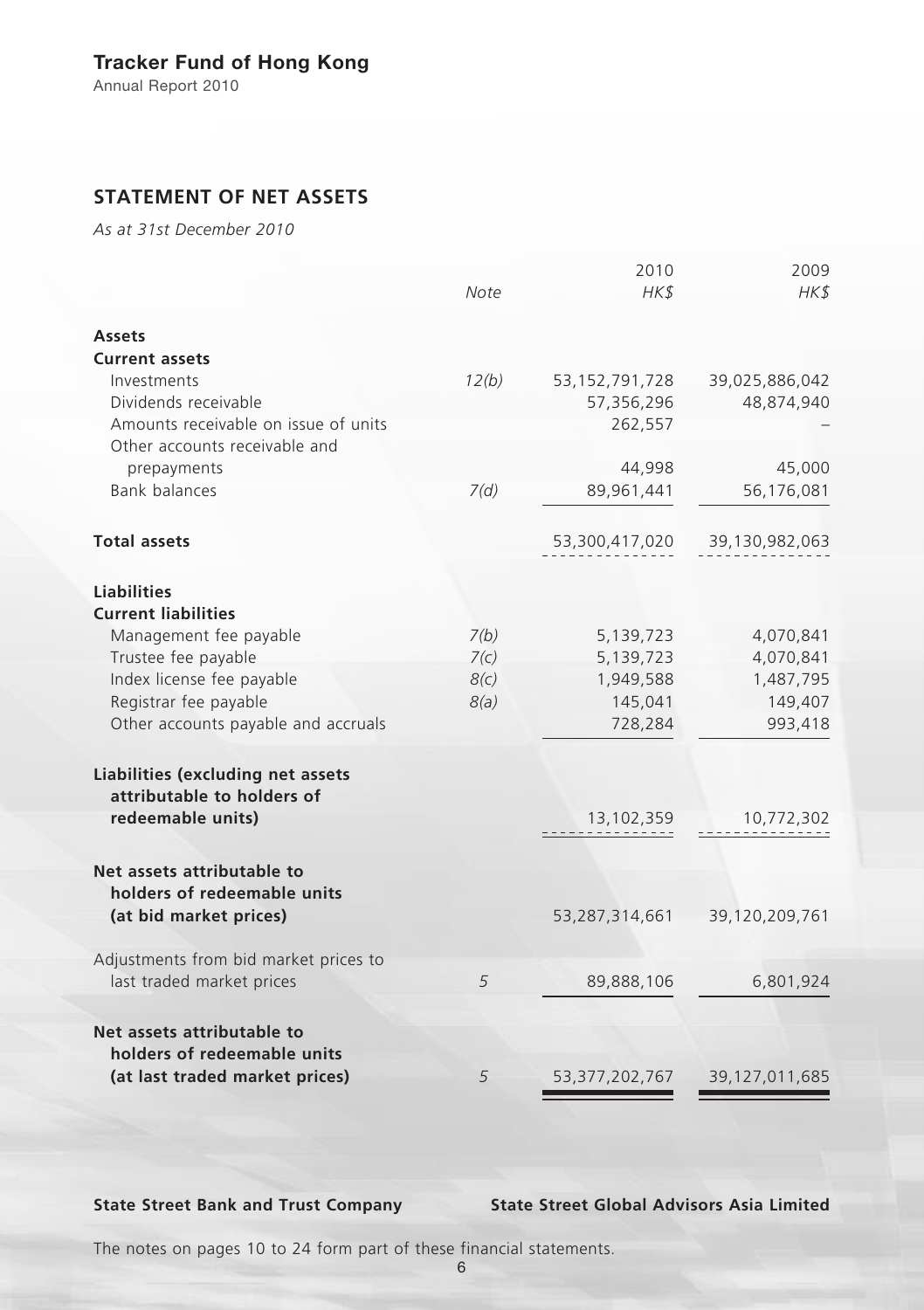### **STATEMENT OF COMPREHENSIVE INCOME**

*For the year ended 31st December 2010*

|                                                                                                                                                                                                                                                                    | Note                                 | 2010<br>HK\$                                                                                                                        | 2009<br>HK\$                                                                                                                          |
|--------------------------------------------------------------------------------------------------------------------------------------------------------------------------------------------------------------------------------------------------------------------|--------------------------------------|-------------------------------------------------------------------------------------------------------------------------------------|---------------------------------------------------------------------------------------------------------------------------------------|
| Income                                                                                                                                                                                                                                                             |                                      |                                                                                                                                     |                                                                                                                                       |
| <b>Dividends</b><br>Transaction fee<br>Other income<br>Net gain on investments                                                                                                                                                                                     | 4(a)<br>4(b)<br>3                    | 1,251,571,921<br>825,000<br>4,360,760<br>2,593,575,204                                                                              | 1,048,186,014<br>801,718<br>4,492,894<br>14,787,084,676                                                                               |
| <b>Total net income</b>                                                                                                                                                                                                                                            |                                      | 3,850,332,885                                                                                                                       | 15,840,565,302                                                                                                                        |
| <b>Expenses</b>                                                                                                                                                                                                                                                    |                                      |                                                                                                                                     |                                                                                                                                       |
| Management fee<br>Trustee fee<br>Index license fee<br>Transaction costs on investments<br>Registrar fee<br>Publication and printing expenses<br>Conversion agent fee<br>Audit fee<br>Legal and other professional fees<br>Bank charges<br>Other operating expenses | 7(b)<br>7(c)<br>8(c)<br>8(a)<br>8(b) | 19,055,661<br>19,055,661<br>6,585,747<br>9,288,932<br>1,649,200<br>1,248,164<br>888,006<br>250,000<br>480,217<br>265,954<br>691,862 | 15,898,863<br>15,898,863<br>5,339,011<br>13,269,813<br>1,664,800<br>1,305,668<br>502,687<br>378,001<br>67,998<br>337,100<br>1,104,158 |
| <b>Total operating expenses</b>                                                                                                                                                                                                                                    |                                      | 59,459,404                                                                                                                          | 55,766,962                                                                                                                            |
| <b>Operating profit</b>                                                                                                                                                                                                                                            |                                      | 3,790,873,481                                                                                                                       | 15,784,798,340                                                                                                                        |
| <b>Finance costs</b>                                                                                                                                                                                                                                               |                                      |                                                                                                                                     |                                                                                                                                       |
| Distributions to holders of redeemable units                                                                                                                                                                                                                       | 13                                   | (1, 191, 075, 650)                                                                                                                  | (1,009,475,950)                                                                                                                       |
| Profit after distributions and before tax                                                                                                                                                                                                                          |                                      | 2,599,797,831                                                                                                                       | 14,775,322,390                                                                                                                        |
| Withholding tax                                                                                                                                                                                                                                                    | 6                                    | (61, 735, 522)                                                                                                                      | (49, 933, 572)                                                                                                                        |
| <b>Profit after distributions and tax</b>                                                                                                                                                                                                                          |                                      | 2,538,062,309                                                                                                                       | 14,725,388,818                                                                                                                        |
| Adjustments from bid market prices to<br>last traded market prices                                                                                                                                                                                                 | 5                                    | 83,086,182                                                                                                                          | (26, 312, 374)                                                                                                                        |
| Increase in net assets attributable to<br>holders of redeemable units<br>from operations                                                                                                                                                                           |                                      | 2,621,148,491                                                                                                                       | 14,699,076,444                                                                                                                        |

The notes on pages 10 to 24 form part of these financial statements.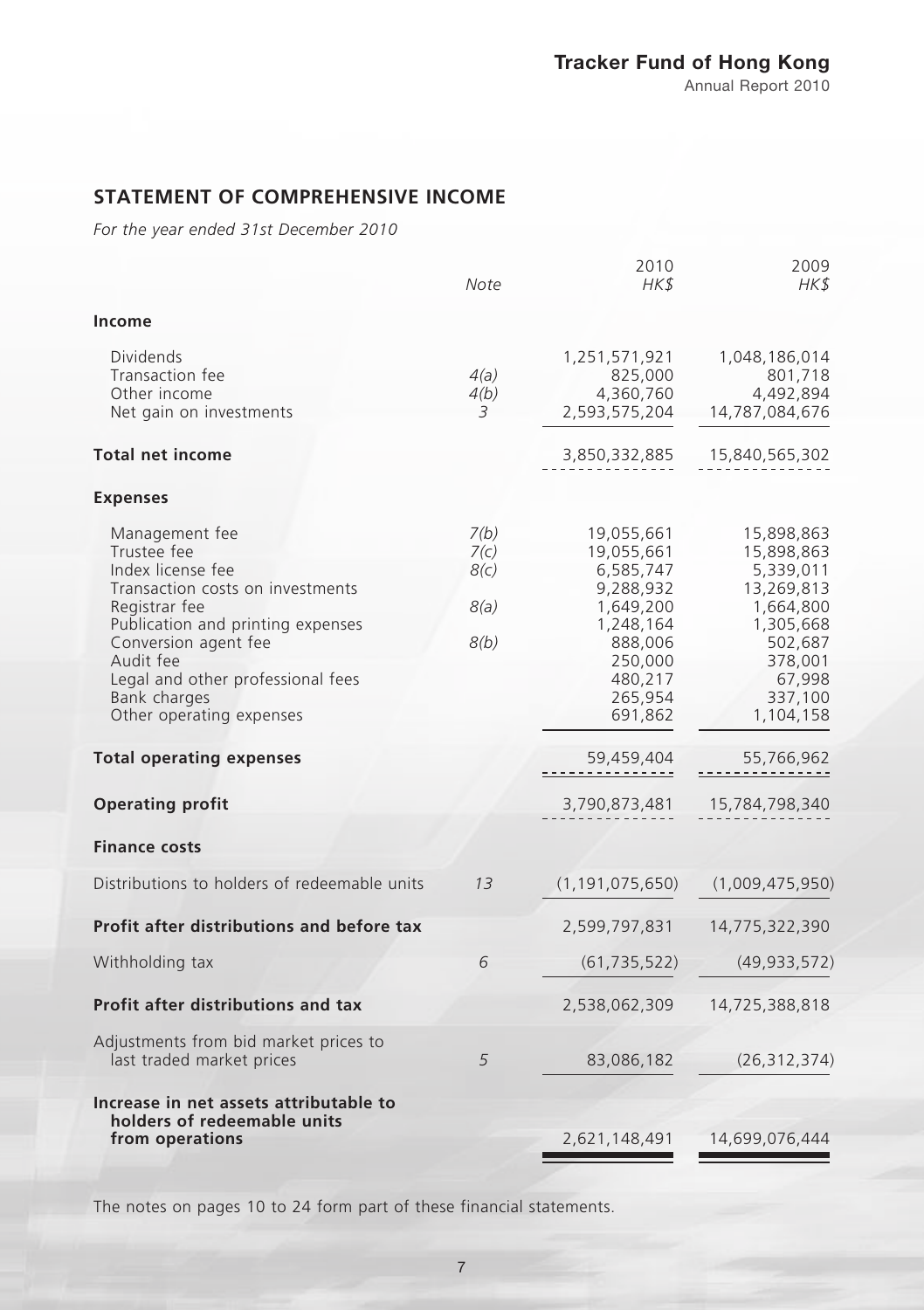### **STATEMENT OF CHANGES IN NET ASSETS ATTRIBUTABLE TO HOLDERS OF REDEEMABLE UNITS**

*For the year ended 31st December 2010*

|                                                                          |      | 2010            | 2009                                 |
|--------------------------------------------------------------------------|------|-----------------|--------------------------------------|
|                                                                          | Note | HK\$            | HK\$                                 |
| Net assets attributable to holders of<br>redeemable units at 1st January |      |                 |                                      |
| (at last traded market prices)                                           |      |                 | 39,127,011,685 33,181,932,365        |
| Issue of units                                                           |      |                 |                                      |
| $-$ In-kind                                                              | 9    | 16,871,437,800  | 3,452,646,365                        |
| - Cash component                                                         | 9    | 115,637,079     | 31,555,456                           |
|                                                                          |      | 16,987,074,879  | 3,484,201,821                        |
| Redemption of units                                                      |      |                 |                                      |
| $-$ In-kind                                                              | 9    |                 | $(5,314,847,703)$ $(12,108,706,527)$ |
| - Cash component                                                         | 9    | (43, 184, 585)  | (129, 492, 418)                      |
|                                                                          |      | (5,358,032,288) | (12, 238, 198, 945)                  |
| Net issue/(redemption) of units                                          |      | 11,629,042,591  | (8, 753, 997, 124)                   |
| Increase in net assets attributable to<br>holders of redeemable units    |      |                 |                                      |
| from operations                                                          |      | 2,621,148,491   | 14,699,076,444                       |
| Net assets attributable to holders of                                    |      |                 |                                      |
| redeemable units at 31st December                                        |      |                 |                                      |
| (at last traded market prices)                                           |      | 53,377,202,767  | 39,127,011,685                       |
|                                                                          |      |                 |                                      |

The notes on pages 10 to 24 form part of these financial statements.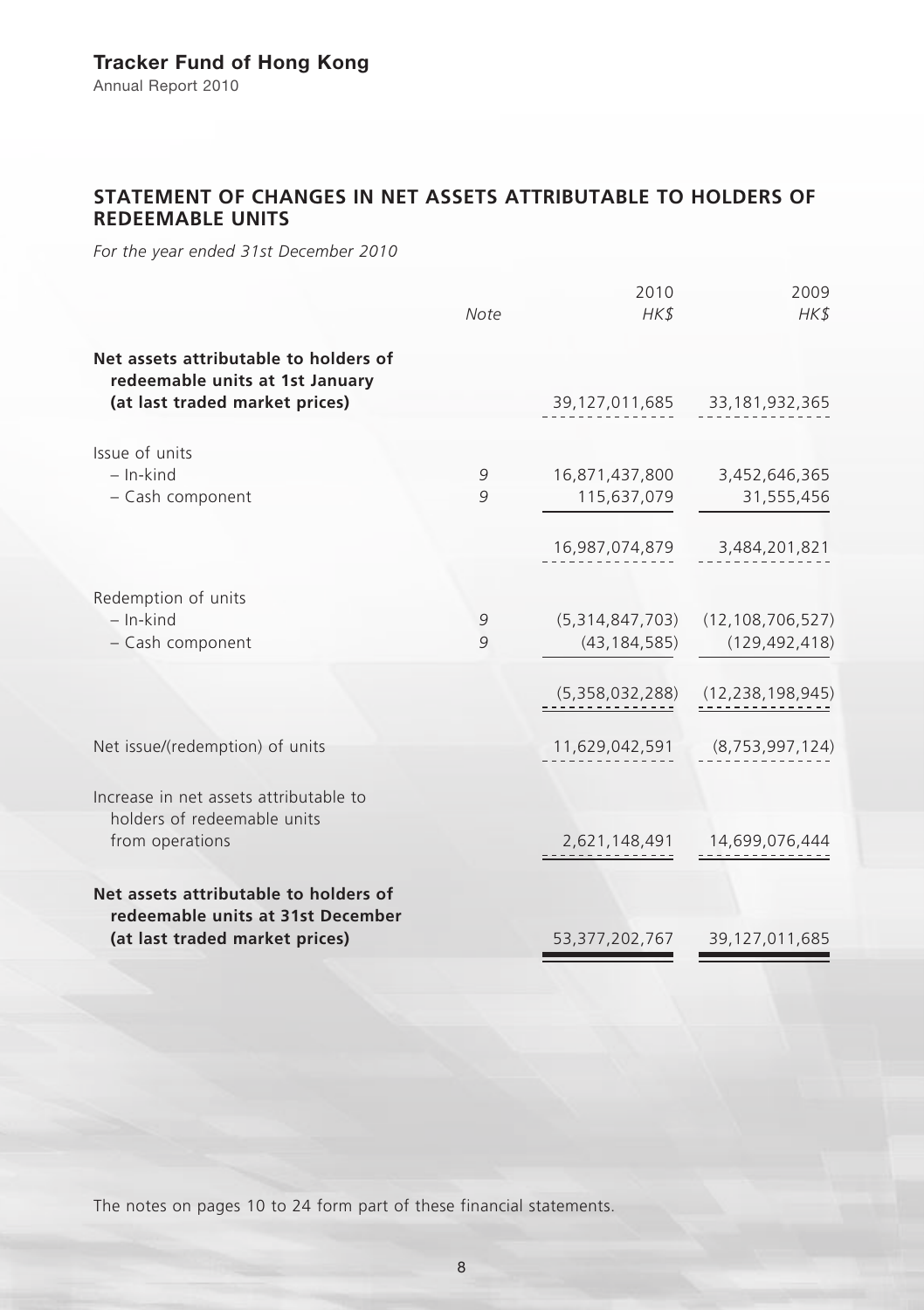### **STATEMENT OF CASH FLOWS**

*For the year ended 31st December 2010*

|                                                                                                                                                                                                                                                              | Note               | 2010<br>HK\$                                                                                                         | 2009<br>HK\$                                                                                                          |
|--------------------------------------------------------------------------------------------------------------------------------------------------------------------------------------------------------------------------------------------------------------|--------------------|----------------------------------------------------------------------------------------------------------------------|-----------------------------------------------------------------------------------------------------------------------|
| Cash flows from operating activities                                                                                                                                                                                                                         |                    |                                                                                                                      |                                                                                                                       |
| Proceeds from sale of investments<br>Payments for purchase of investments<br>Dividends received<br>Transaction fee received<br>Management fee paid<br>Trustee fee paid                                                                                       |                    | 4,379,401,545<br>(4,356,141,930)<br>1,181,355,043<br>825,000<br>(17, 986, 779)<br>(17, 986, 779)                     | 6,177,860,115<br>(6, 177, 451, 229)<br>1,036,567,020<br>1,065,000<br>(15, 518, 313)<br>(15, 518, 313)                 |
| Index license fee paid<br>Registrar fee paid<br>Publication and printing expenses paid<br>Transaction costs on investments paid<br>Conversion agent fee paid<br>Bank charges paid<br>Legal and other professional fees paid<br>Other operating expenses paid |                    | (6, 123, 954)<br>(1,653,566)<br>(1,401,067)<br>(9, 288, 932)<br>(852,000)<br>(266, 944)<br>(480, 217)<br>(1,089,107) | (5,047,171)<br>(1,838,146)<br>(1, 511, 039)<br>(13, 269, 813)<br>(1,204,000)<br>(383, 151)<br>(67,998)<br>(1,847,557) |
| Net cash generated from operating<br>activities                                                                                                                                                                                                              |                    | 1,148,310,313                                                                                                        | 981,835,405                                                                                                           |
| Cash flows from financing activities                                                                                                                                                                                                                         |                    |                                                                                                                      |                                                                                                                       |
| Cash received on issue of units<br>Cash paid on redemption of units<br>Interim distribution paid<br>Final distribution paid                                                                                                                                  | 9<br>9<br>13<br>13 | 115,374,522<br>(43, 184, 585)<br>(224, 741, 944)<br>(961, 972, 946)                                                  | 31,555,456<br>(129, 492, 418)<br>(330,063,388)<br>(674, 919, 668)                                                     |
| Net cash used in financing activities                                                                                                                                                                                                                        |                    | (1, 114, 524, 953)<br>------------                                                                                   | (1,102,920,018)                                                                                                       |
| Net increase/(decrease) in cash and<br>cash equivalents                                                                                                                                                                                                      |                    | 33,785,360                                                                                                           | (121, 084, 613)                                                                                                       |
| Cash and cash equivalents<br>at the beginning of the year                                                                                                                                                                                                    |                    | 56,176,081                                                                                                           | 177,260,694                                                                                                           |
| Cash and cash equivalents<br>at the end of the year                                                                                                                                                                                                          |                    | 89,961,441                                                                                                           | 56,176,081                                                                                                            |
| Analysis of balances of cash and<br>cash equivalents                                                                                                                                                                                                         |                    |                                                                                                                      |                                                                                                                       |
| Bank balances                                                                                                                                                                                                                                                | 7(d)               | 89,961,441                                                                                                           | 56,176,081                                                                                                            |
|                                                                                                                                                                                                                                                              |                    |                                                                                                                      |                                                                                                                       |

Please refer to notes 4(b) and 9 for details of major non-cash transactions. The notes on pages 10 to 24 form part of these financial statements.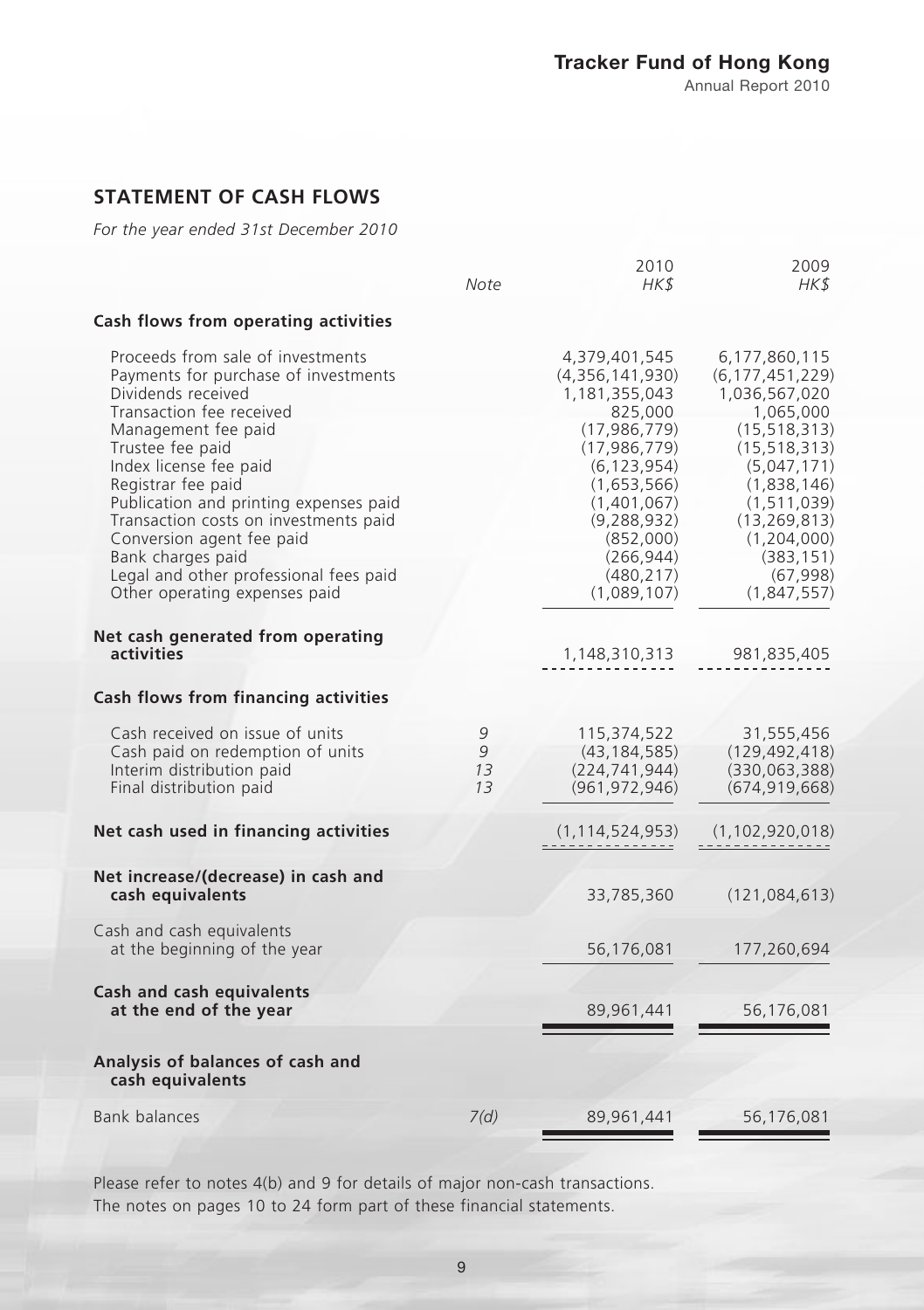### **NOTES TO THE FINANCIAL STATEMENTS**

#### **1 General information**

Tracker Fund of Hong Kong (the "Fund") is a unit trust which is governed by its Trust Deed dated 23rd October 1999 (the "Trust Deed"). The Fund is authorized by the Securities and Futures Commission of Hong Kong under Section 104(1) of the Hong Kong Securities and Futures Ordinance. The Fund is also listed on the Stock Exchange of Hong Kong Limited (a subsidiary of The Hong Kong Exchanges and Clearing Limited).

The manager and the trustee of the Fund are State Street Global Advisors Asia Limited (the "Manager") and State Street Bank and Trust Company (the "Trustee") respectively.

The Fund's objective is to provide investment results that closely correspond to the performance of the Hang Seng Index (the "Index").

#### **2 Summary of significant accounting policies**

The principal accounting policies applied in the preparation of these financial statements are set out below. These policies have been consistently applied to all the years presented, unless otherwise stated.

#### **(a) Basis of preparation**

The financial statements have been prepared in accordance with Hong Kong Financial Reporting Standards ("HKFRS") issued by the Hong Kong Institute of Certified Public Accountants. The financial statements have been prepared under the historical cost convention, as modified by the revaluation of financial assets and financial liabilities held at fair value through profit or loss.

The preparation of financial statements in conformity with HKFRS requires the Trustee and Manager to make judgments, estimates and assumptions that affect the application of accounting policies and the reported amounts of assets and liabilities, income and expense. The estimates and associated assumptions are based on historical experience and various other factors that are believed to be reasonable under the circumstances, the results of which form the basis of making the judgments about carrying values of assets and liabilities that are not readily apparent from other sources. Actual results may differ from these estimates.

All references to net assets throughout the financial statements refer to net assets attributable to holders of redeemable units unless otherwise stated.

*New standards and amendments to standards that are relevant to the Fund but are not yet effective and have not been early adopted by the Fund*

HKFRS 9, "Financial instruments part 1: Classification and measurement". HKFRS 9 was issued in November 2009 and replaces those parts of HKAS 39 relating to the classification and measurement of financial assets. Key features are as follows:

Financial assets are required to be classified into two measurement categories: those to be measured subsequently at fair value, and those to be measured subsequently at amortized cost. The decision is to be made at initial recognition. The classification depends on the entity's business model for managing its financial instruments and the contractual cash flow characteristics of the instrument.

An instrument is subsequently measured at amortized cost only if it is a debt instrument and both the objective of the entity's business model is to hold the asset to collect the contractual cash flows, and the asset's contractual cash flows represent only payments of principal and interest (that is, it has only 'basic loan features'). All other debt instruments are to be measured at fair value through profit or loss.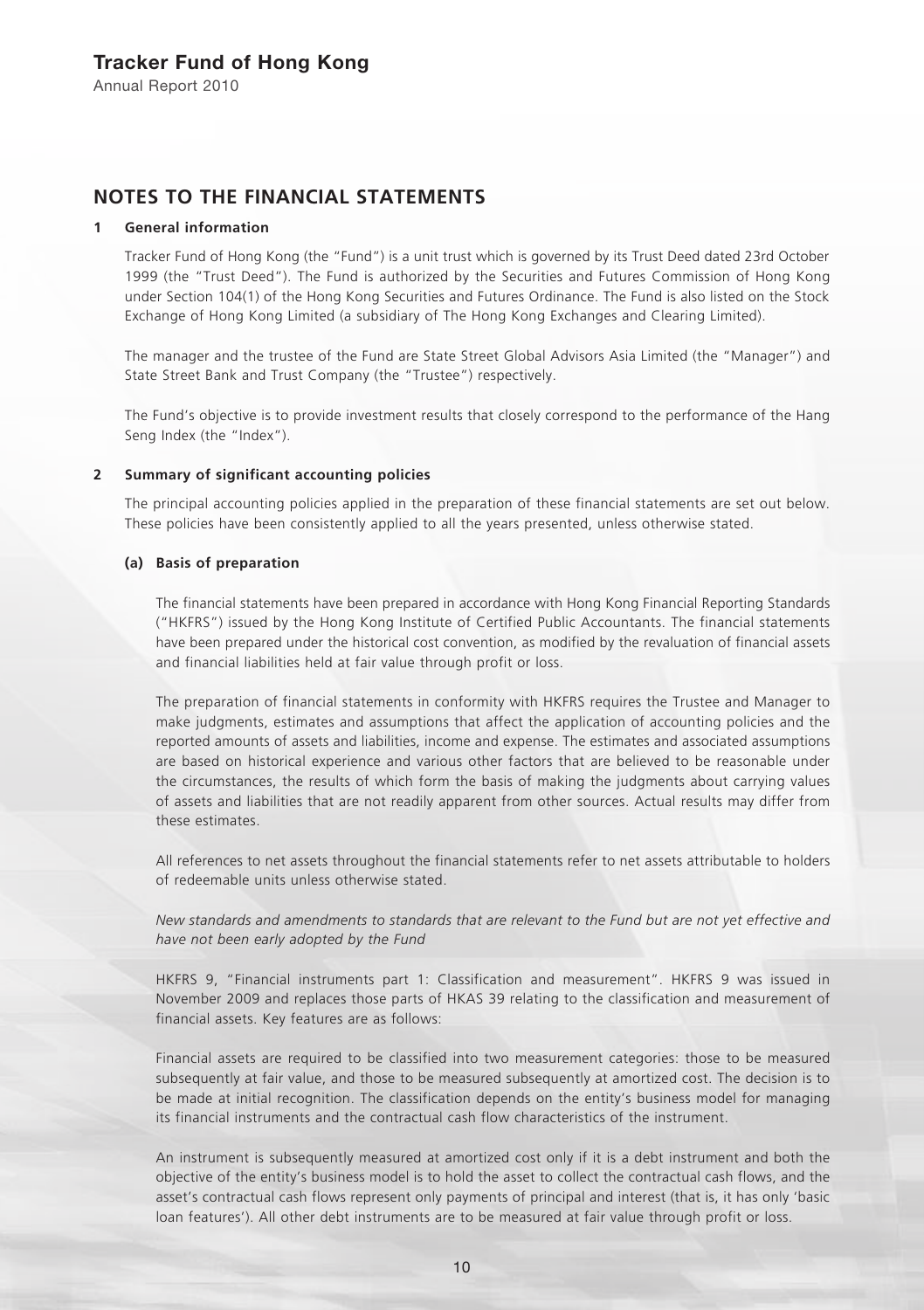#### **2 Summary of significant accounting policies** (Continued)

#### **(a) Basis of preparation** (Continued)

*New standards and amendments to standards that are relevant to the Fund but are not yet effective and have not been early adopted by the Fund* (Continued)

All equity instruments are to be measured subsequently at fair value. Equity instruments that are held for trading will be measured at fair value through profit or loss. For all other equity instruments, an irrevocable election can be made at initial recognition, to recognise unrealized and realized fair value gains and losses through other comprehensive income rather than profit or loss. There is to be no recycling of fair value gains and losses to profit and loss. This election may be made on an instrument-by-instrument basis. Dividends are to be presented in profit and loss, as long as they represent a return on investment.

The Fund will apply the standard from 1st January 2013. However, it is not expected to have a significant impact on the Fund's financial statements.

#### **(b) Investments**

All investments have been classified as "financial assets at fair value through profit or loss".

Purchases and sales of investments are accounted for on the trade date basis. Investments are initially recognized at fair value, excluding transaction costs which are expensed as incurred, and are subsequently re-measured at fair value. Realized and unrealized gains and losses on investments are included in the Statement of Comprehensive Income in the period in which they arise. Investments are derecognized when the rights to receive cash flows from the investments have expired or the Fund has transferred substantially all risks and rewards of ownership.

Investments that are listed or traded on an exchange are fair valued based on quoted bid market prices.

#### **(c) Income**

Dividend income on equity securities is recorded on the ex-dividend date. Dividend income on equity securities where no ex-dividend date is quoted is accounted for when the Fund's right to receive payment is established.

Other income is recognized on an accruals basis.

#### **(d) Expenses**

Expenses are accounted for on an accruals basis.

#### **(e) Distributions payable to holders of redeemable units**

Proposed distributions to holders of redeemable units are recognized in the Statement of Comprehensive Income when they are approved by the Trustee. The distribution on these redeemable units is recognized in the Statement of Comprehensive Income as finance costs.

#### **(f) Cash component**

Cash component represents the amount included in the issue price or redemption proceeds (as the case may be) of the units issued or redeemed, representing the difference between the net asset value per Creation Unit as calculated by the Manager as of that date and the value of the Index Basket (based on the nominal closing prices as of that date), plus the dividend equivalent amount per Creation Unit.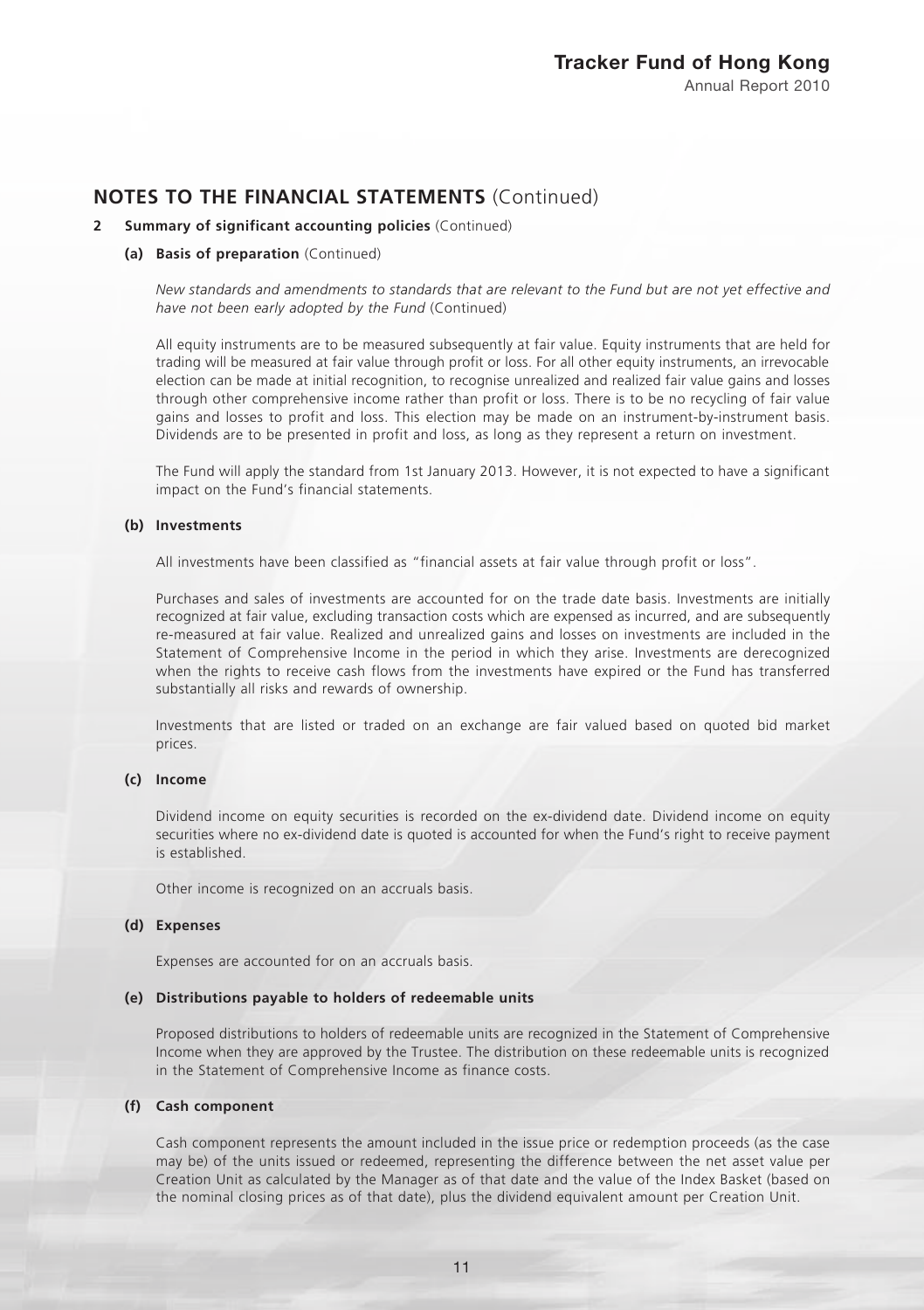### **NOTES TO THE FINANCIAL STATEMENTS** (Continued)

#### **2 Summary of significant accounting policies** (Continued)

#### **(g) Cash and cash equivalents**

Cash and cash equivalents include cash in hand, demand deposits, other short-term highly liquid investments with original maturities of three months or less and bank overdrafts.

#### **(h) Translation of foreign currencies**

#### *Functional and presentation currency*

Items included in the financial statements are measured using the currency of the primary economic environment in which the Fund operates ("the functional currency"). The performance of the Fund is measured and reported to the holders of redeemable units in Hong Kong dollar. The Manager considers the Hong Kong dollar as the currency that most faithfully represents the economic effects of the underlying transactions, events and conditions. The financial statements are presented in Hong Kong dollar, which is the Fund's functional and presentation currency.

#### *Transactions and balances*

Foreign currency transactions are translated into the functional currency using the exchange rates prevailing at the dates of the transactions. Foreign currency assets and liabilities are translated into the functional currency using the exchange rate prevailing at the year end date.

Foreign exchange gains and losses arising from translation are included in the Statement of Comprehensive Income.

Foreign exchange gains and losses relating to cash and cash equivalents are presented in the Statement of Comprehensive Income within 'net foreign currency gains/losses on cash and cash equivalents'.

Foreign exchange gains and losses relating to the financial assets and liabilities carried at fair value through profit or loss are presented in the Statement of Comprehensive Income within 'net gain/(loss) on investments'.

#### **(i) Redeemable units**

The Fund issues redeemable units, which are redeemable at the holder's option and are classified as financial liabilities. Redeemable units can only be redeemed in-kind equal to a proportionate share of the Fund's net asset value. The redeemable unit is carried at the redemption amount that is payable at the year end date if the holder exercises the right to put the unit back to the Fund. In accordance with the Fund's Trust Deed, the minimum redemption units are 1,000,000 units.

Redeemable units are issued and redeemed at the holder's option at prices based on the Fund's net asset value per unit at the time of issue or redemption. The Fund's net asset value per unit is calculated by dividing the net assets attributable to the holders of redeemable units with the total number of outstanding redeemable units. In accordance with the provisions of the Fund's Trust Deed, investment positions are valued based on the last traded market price for the purpose of determining the net asset value per unit for creations and redemptions.

#### **(j) Segmental reporting**

Operating segments are reported in a manner consistent with the internal reporting used by the chief operating decision-maker. The Manager, who is responsible for allocating resources and assessing performance of the operating segments, has been identified as the chief operating decision-maker that makes strategic decisions.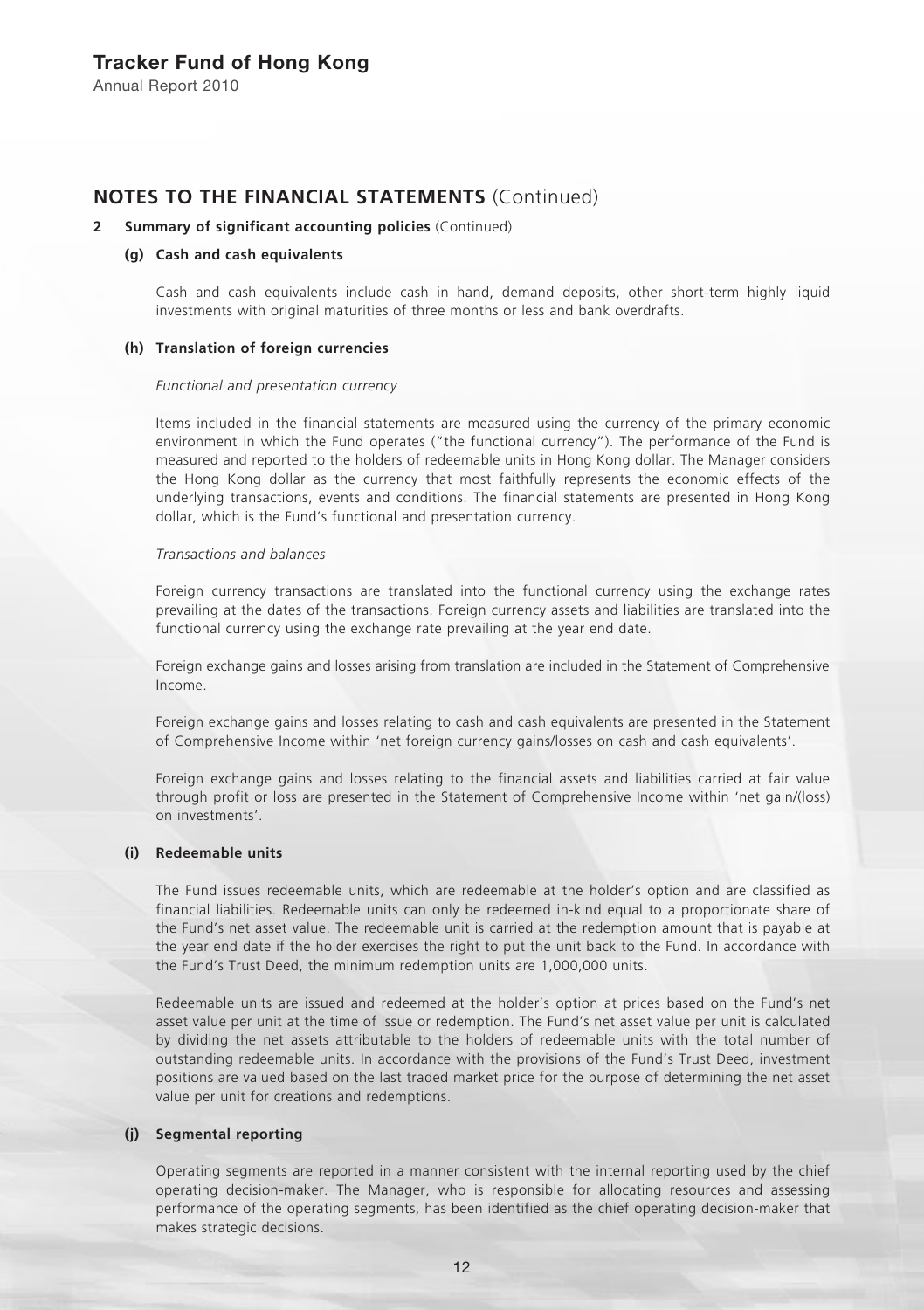#### **3 Net gain on investments**

|                                                                                              | 2010<br>HK\$                 | 2009<br>HK\$                      |
|----------------------------------------------------------------------------------------------|------------------------------|-----------------------------------|
| Change in unrealized gain/loss on investments<br>Realized gain/(loss) on sale of investments | 1,754,860,600<br>838.714.604 | 21,247,455,910<br>(6,460,371,234) |
|                                                                                              | 2,593,575,204                | 14,787,084,676                    |

#### **4 Income**

#### **(a) Transaction fee**

Applications to create or redeem units are only made through brokers or dealers (acting either as principal or on behalf of clients) (the "Participating Dealers") which have executed a participation agreement with the Manager, the Trustee, HK Conversion Agency Services Limited and Hong Kong Securities Clearing Company ("HKSCC"). The Fund is entitled to receive a transaction fee of HK\$15,000 per total aggregate creation and redemption application per day per Participating Dealer.

#### **(b) Other income**

Other income represents registrar charges levied on unitholders (other than HKSCC Nominees) who hold units registered in their own names as at each Record Date for the relevant distribution. Currently, these charges amount to the lower of HK\$80 per year per unitholder and the unitholder's actual distribution entitlement. Such charges are deducted on a half-yearly basis from the half-yearly distributions payable to the relevant unitholders.

#### **5 Number of units in issue and net assets attributable to holders of redeemable units**

The Fund's capital is represented by the net assets attributable to holders of redeemable units. Units are issued through an in-kind creation of an Index Basket with the remaining balances in cash, and are redeemed in-kind with the remaining balances in cash. Subscriptions and redemptions of units during the year are shown on the Statement of Changes in Net Assets Attributable to Holders of Redeemable Units. In accordance with the objectives and risk management policies outlined in note 12, the Fund endeavours to invest in appropriate investments while maintaining sufficient liquidity to meet redemption, such liquidity being augmented by disposal of listed securities where necessary.

In accordance with the provisions of the Fund's Trust Deed, listed investments are stated at the last traded price on the valuation day for the purpose of determining net asset value per unit for creations and redemptions and for various fee calculations. However, the accounting policy of the Fund for the purpose of compliance with HKAS 39 and for reporting purpose is to value its investments at the relevant bid market prices on the year end date. The difference between the valuation of these investments as stated in the financial statements and the valuation methodology indicated in the Fund's Trust Deed, results in a decrease in value of investments by HK\$89,888,106 (2009: HK\$6,801,924). The amount of the adjustment recognized in the Statement of Comprehensive Income is HK\$83,086,182 (2009: HK\$(26,312,374)).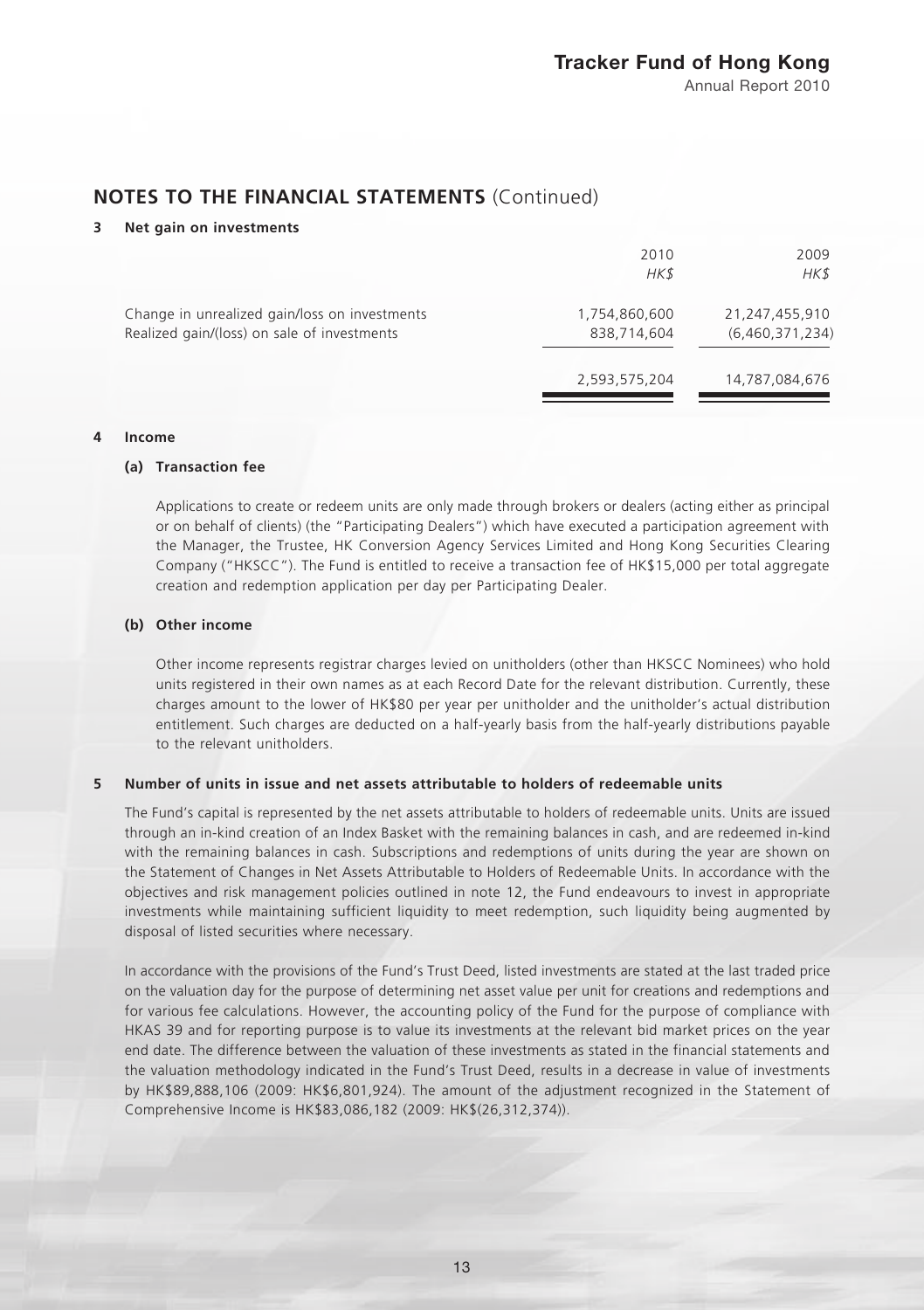### **NOTES TO THE FINANCIAL STATEMENTS** (Continued)

#### **5 Number of units in issue and net assets attributable to holders of redeemable units** (Continued)

Net assets attributable to holders of redeemable units at last traded market prices represent a liability in the Statement of Net Assets, carried at the redemption amount that would be payable at the year end date if the unitholders exercised the right to redeem the units in the Fund.

|                                                        | Number of units |                |
|--------------------------------------------------------|-----------------|----------------|
|                                                        | 2010            | 2009           |
| Units in issue at the beginning of the year            | 1,776,992,500   | 2,280,992,500  |
| Creation of units                                      | 764,000,000     | 238,000,000    |
| Redemption of units                                    | (239,000,000)   | (742,000,000)  |
| Units in issue at the end of the year                  | 2,301,992,500   | 1,776,992,500  |
|                                                        | HK\$            | HK\$           |
| Net assets attributable to holders of redeemable units | 53,377,202,767  | 39,127,011,685 |
| Net assets attributable to holders of redeemable units | 23.19           | 22.02          |
| (per unit)                                             |                 |                |
| Net asset value per Creation Unit                      |                 |                |
| (1 Creation Unit is equivalent to 1,000,000 units)     | 23, 187, 392    | 22,018,670     |

#### **6 Taxation**

No provision for Hong Kong profits tax has been made as the interest, dividend income and realized gains on disposal of investments of the Fund are excluded from the charge to profits tax under Sections 14, 26 or 26A of the Hong Kong Inland Revenue Ordinance.

The Fund invests in shares of companies in People's Republic of China ("PRC") listed on the Hong Kong Stock Exchange ("H-shares"). Under the PRC Corporate Income Tax Law, the Fund may be liable to pay PRC tax on the capital gains realized in the trading of H-shares. However, no provision was made for taxation from such gains in the financial statements as the Trustee and Manager believe that the Fund can sustain a position for not filing a tax return based on the existing tax regulations and that the enforcement of China tax on capital gains is not probable.

Withholding tax was charged on dividend income received from H-shares during the year.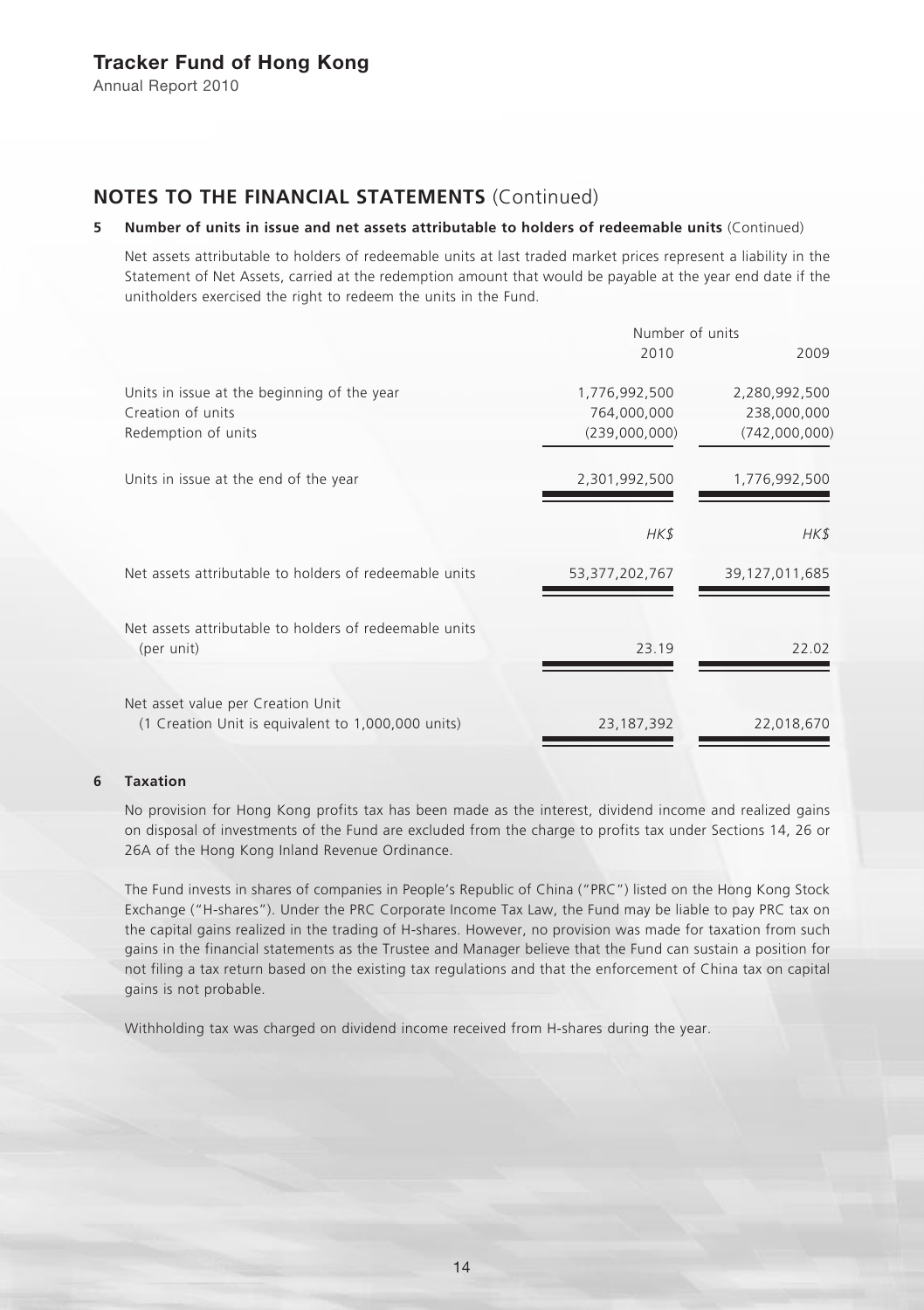#### **7 Transactions with the related parties/Manager and its Connected Persons**

Parties are considered to be related if one party has the ability to control the other party or exercise significant influence over the other party in making financial or operational decisions. Related parties of the Fund also include the Manager of the Fund and its connected persons. Connected Persons of the Manager are those as defined in the Code on Unit Trusts and Mutual Funds established by the Securities and Futures Commission of Hong Kong (the "SFC Code"). All transactions entered into during the year between the Fund and its related parties, including the Manager and its Connected Persons were carried out in the normal course of business and on normal commercial terms. To the best of the Manager's knowledge, the Fund does not have any other transactions with its related parties, including the Manager and its Connected Persons except for those disclosed below.

#### **(a) Manager's holding in the Fund**

The directors and officers of the Manager may transact in the units of the Fund as principal provided that prior written notice is provided to the Trustee. As of 31st December 2010, the directors and officers of the Manager together held 23,500 units in the Fund (2009: 28,960 units).

#### **(b) Management fee**

The fee payable to the Manager is calculated at the following annual rates of the net asset value of the Fund on the last dealing day in the relevant quarter:

| For the first HK\$15 billion of the net asset value            | $0.050\%$ |
|----------------------------------------------------------------|-----------|
| For the next HK\$15 billion of the net asset value             | 0.045%    |
| For the next HK\$15 billion of the net asset value             | $0.030\%$ |
| Any amount by which the net asset value exceeds HK\$45 billion | 0.025%    |

The management fee is accrued daily and is payable quarterly in arrears.

#### **(c) Trustee fee**

The fee payable to the Trustee is calculated at the following annual rates of the net asset value of the Fund of the last dealing day in the relevant quarter:

| For the first HK\$15 billion of the net asset value            | $0.050\%$ |
|----------------------------------------------------------------|-----------|
| For the next HK\$15 billion of the net asset value             | 0.045%    |
| For the next HK\$15 billion of the net asset value             | 0.030%    |
| Any amount by which the net asset value exceeds HK\$45 billion | 0.025%    |

The trustee fee is accrued daily and payable quarterly in arrears.

#### **(d) Bank balances**

Bank balances are maintained with the Trustee. Bank balances held with the Trustee as at 31st December 2010 was HK\$89,961,441 (2009: HK\$56,176,081). No interest was earned on these bank balances during the years ended 31st December 2010 and 2009 as they were placed in a non-interest bearing current account.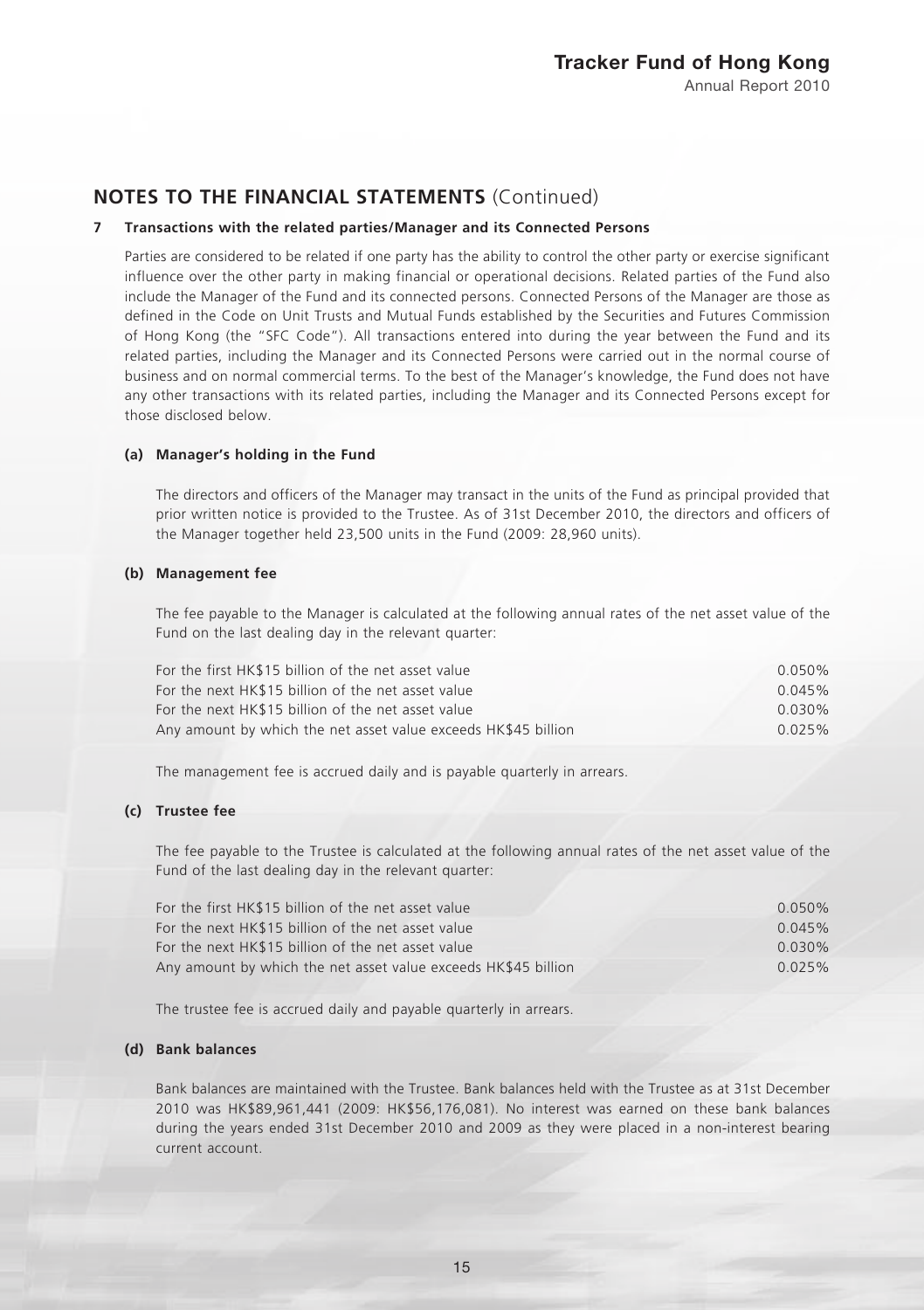### **NOTES TO THE FINANCIAL STATEMENTS** (Continued)

#### **8 Other fees**

#### **(a) Registrar fee**

The fee payable to the Registrar, Computershare Hong Kong, is calculated based on the number of unitholders on the register on the first business day of the relevant month at the following fee scale, subject to a monthly maximum aggregate registrar fee of HK\$1,000,000.

|                                                                  | HK\$        |
|------------------------------------------------------------------|-------------|
|                                                                  | (per month) |
| For the first 2,000 Unitholders                                  | 10,000      |
| For every additional 1,000 Unitholders up to 100,000 Unitholders | 2.200       |
| For every additional 1,000 Unitholders up to 200,000 Unitholders | 1,800       |
| For every additional 1,000 Unitholders up to 300,000 Unitholders | 1,500       |
| For every additional 1,000 Unitholders above 300,000 Unitholders | 1,200       |

In addition, the Registrar is reimbursed for all of its out-of-pocket expenses incurred in connection with performing its services.

The registrar fee is accrued daily and is payable monthly in advance.

#### **(b) Conversion agent fee**

The Conversion Agent, HK Conversion Agency Services Limited, received a monthly retainer fee of HK\$16,000 plus a transaction fee of HK\$12,000 for each creation or redemption application.

The conversion agent fee is accrued daily and payable monthly in arrears.

#### **(c) Index license fee**

The index license fee is calculated at the rate of 0.015% per annum on the daily average net asset value of the Fund, subject to a minimum of US\$10,000 per annum.

The index license fee is accrued daily and is payable quarterly in arrears.

#### **9 Major non-cash transactions**

In accordance with the Fund's Trust Deed, units are issued through an in-kind creation of an Index Basket with the remaining balances in cash. For each Creation Unit (of 1,000,000 units), the Fund receives an Index Basket consisting of constituent shares as determined by the Manager on a daily basis. During the year, the Fund issued 764,000,000 units (2009: 238,000,000), totaling HK\$16,987,074,879 (2009: HK\$3,484,201,821) in exchange for Index Baskets consisting of investments valued at HK\$16,871,437,800 (2009: HK\$3,452,646,365) by the Manager with remaining balances in cash of HK\$115,637,079 (2009: HK\$31,555,456).

In accordance with the Fund's Trust Deed, units are redeemed in-kind with the remaining balances in cash. During the year, the Fund redeemed 239,000,000 units (2009: 742,000,000 units), totaling HK\$5,358,032,288 (2009: HK\$12,238,198,945) in exchange for Index Baskets consisting of investments valued at HK\$5,314,847,703 (2009: HK\$12,108,706,527) by the Manager with remaining balances in cash of HK\$43,184,585 (2009: HK\$129,492,418).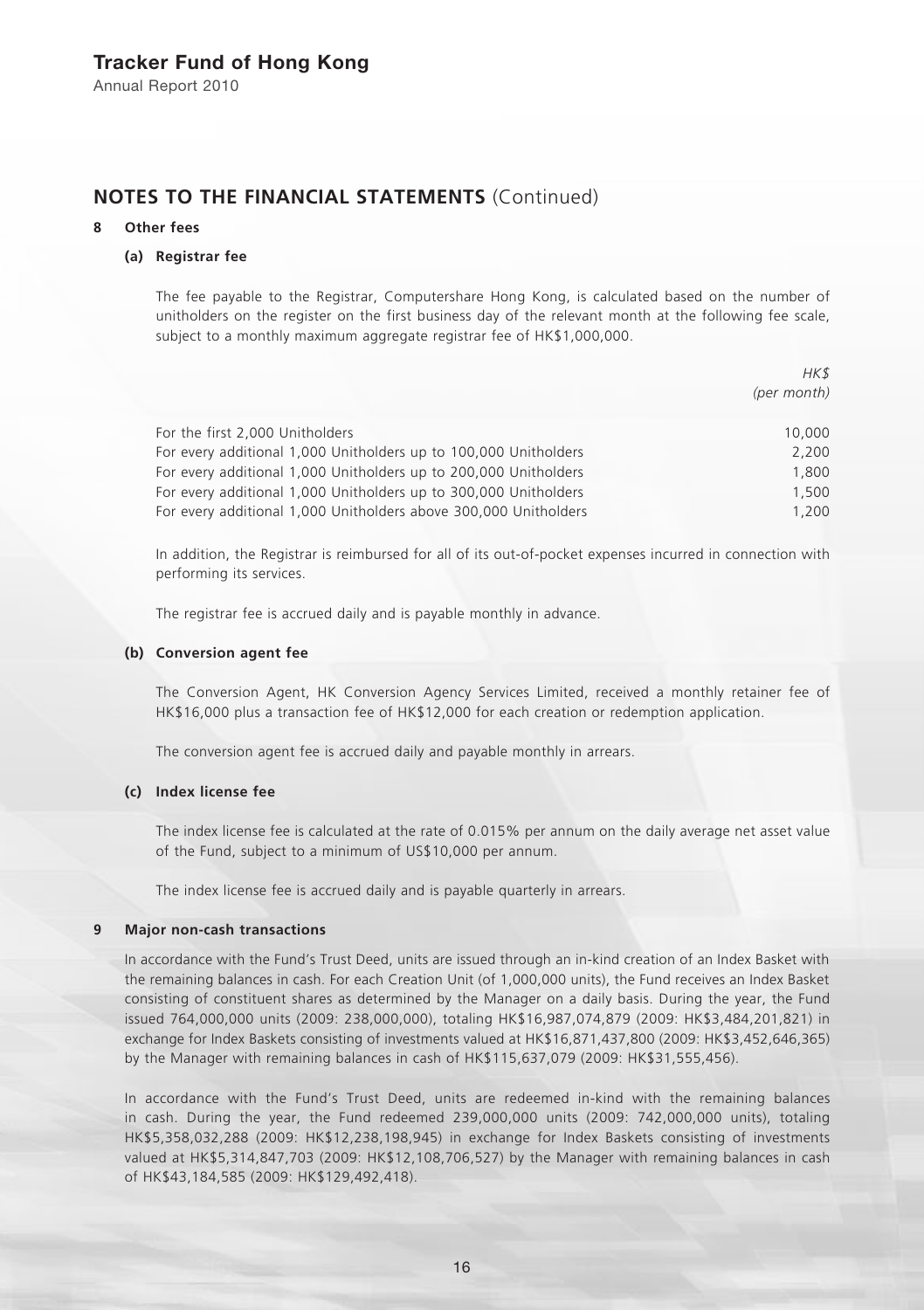#### **10 Soft dollar practices**

The Manager may effect transactions, provided that any such transaction is consistent with standards of "best execution", by or through the agency of another person for the account of the Fund with whom the Manager or any of its Connected Persons have an arrangement under which that party will from time to time provide to or procure for the Manager or any of its Connected Persons goods, services or other benefits (such as research and advisory services, computer hardware associated with specialized software or research services and performance measures) the nature of which is such that their provision can reasonably be expected to benefit the Fund as a whole and may contribute to an improvement in the performance of the Fund. For the avoidance of doubt, such goods and services may not include travel, accommodation, entertainment, general administrative goods or services, general office equipment or premises, membership fees, employees' salaries or direct money payments.

Since the inception of the Fund, the Manager had not participated in any soft dollar arrangements in respect of any transactions for the account of the Fund.

#### **11 Investment limitations and prohibitions under the SFC Code**

The SFC Code allows the Fund to invest in constituent securities issued by a single issuer for more than 10% of the Fund's net asset value provided that the investment is limited to any constituent securities that each accounts for more than 10% of the weighting of the Index and the Fund's holding of any such constituent securities may not exceed their respective weightings in the Index (except as a result of changes in the composition of the Index and the excess is transitional and temporary in nature).

Constituent securities that account for more than 10% of the net asset value of the Fund as at year end were as follows:

|                   | Respective weighting |      |                      |      |
|-------------------|----------------------|------|----------------------|------|
|                   | in the Index $(\% )$ |      | % of net asset value |      |
|                   | 2010                 | 2009 | 2010                 | 2009 |
| HSBC Holdings plc | 15.1                 | 14.6 | 15.0                 | 14.6 |

During the year, the Hang Seng Index increased by 5.32% (2009: 52.02%), while the net asset value per unit of the Fund increased by 5.31% (2009: 51.34%).

#### **12 Financial risk management**

#### **(a) Strategy in using financial instruments**

#### *Investment objectives*

The Fund's investment objective is to provide investment results that closely correspond to the performance of the Index. The Manager will seek to achieve the investment objective by investing all, or substantially all, of the Fund's assets in Index Shares in substantially the same weightings as they appear in the Index. The Manager may also invest in certain other permitted investments in seeking to meet the investment objective. The Manager will rebalance the Fund's portfolio of investments from time to time to reflect any changes to the composition of, or the weighting of shares in, the Index.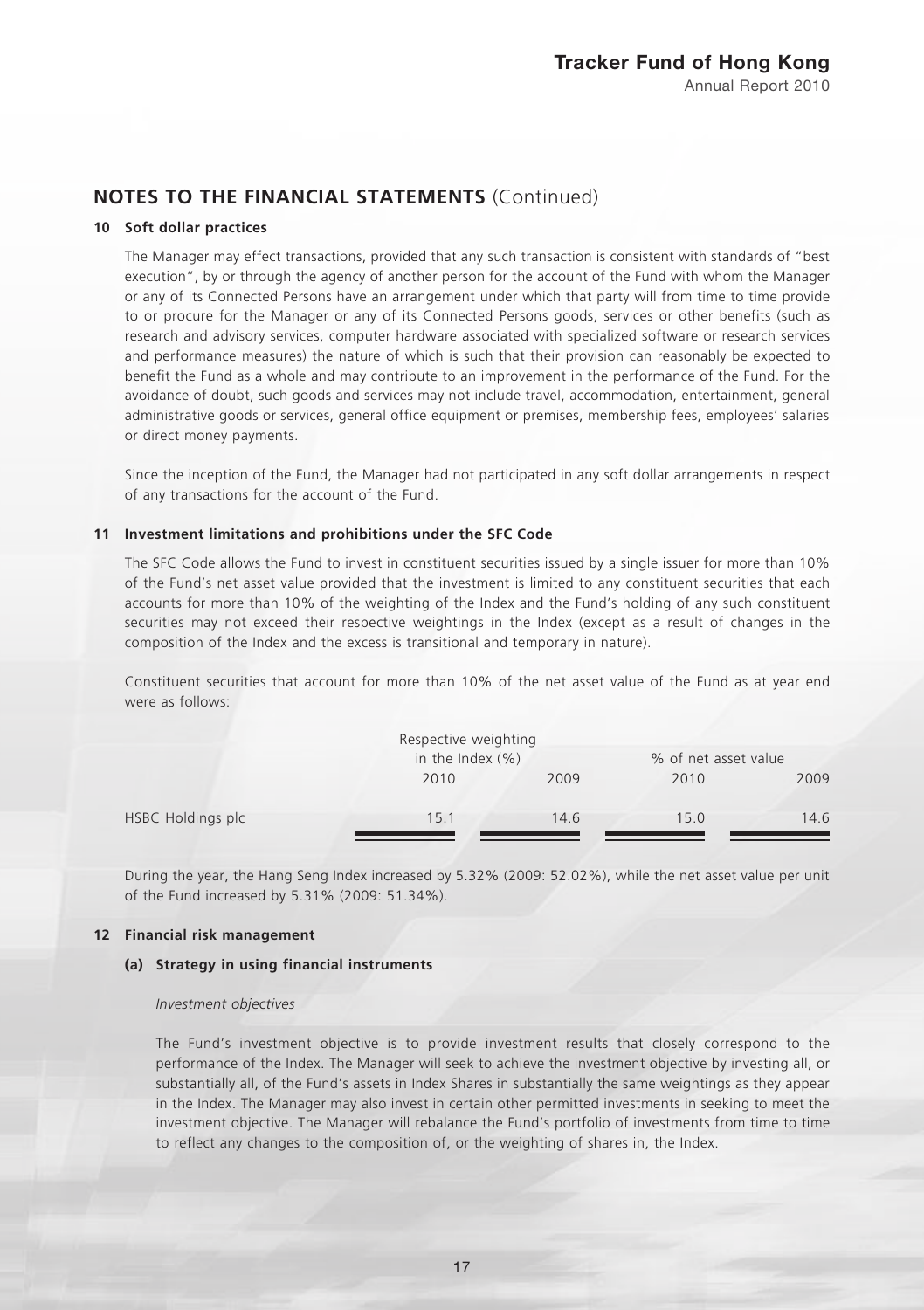### **NOTES TO THE FINANCIAL STATEMENTS** (Continued)

#### **12 Financial risk management** (Continued)

#### **(a) Strategy in using financial instruments** (Continued)

#### *Investment policies*

The responsibility of the Manager is to reflect changes in the Index by replicating changes to the weightings and composition of the constituent shares in the Index in the portfolio of shares which make up the portfolio.

Since the investment objective is to provide investment results that closely correspond with the performance of the Index, the Manager is required to ensure, insofar as practicable and subject to the Trust Deed, that the assets comprised in the portfolio comprise only, or substantially only, interest in Index Shares and in the relative weightings such Index Shares appear in the Index. Other than cash held for distribution and to meet the fees, expenses and other liabilities, it is unlikely that cash or any other form of securities will form a substantial part of the assets.

The risks and the respective risk management policies employed by the Fund to manage these risks are discussed below.

#### **(b) Market price risk**

Market price risk is the risk that the value of a financial instrument will fluctuate as a result of changes in market prices, whether those changes are caused by factors specific to the individual instrument or factors affecting all instruments in the market.

All securities investments present a risk of loss of capital. The Fund's market price risk is managed through diversification of investment portfolio. The Manager monitors the investments on a daily basis and rebalances the portfolio of investments from time to time to reflect any changes to the composition of, or the weighting of shares in, the Index.

As at year end, the overall market exposure was as follows:

|                                                     | At 31st December  |                 |                |                 |
|-----------------------------------------------------|-------------------|-----------------|----------------|-----------------|
|                                                     |                   | 2010            |                | 2009            |
|                                                     | Fair value        | % of net assets | Fair value     | % of net assets |
|                                                     | HK\$              |                 | HK\$           |                 |
| Held for trading:<br>Listed investments<br>Equities |                   |                 |                |                 |
| - Hong Kong                                         | 53, 152, 791, 728 | 99.58           | 39,025,886,042 | 99.74           |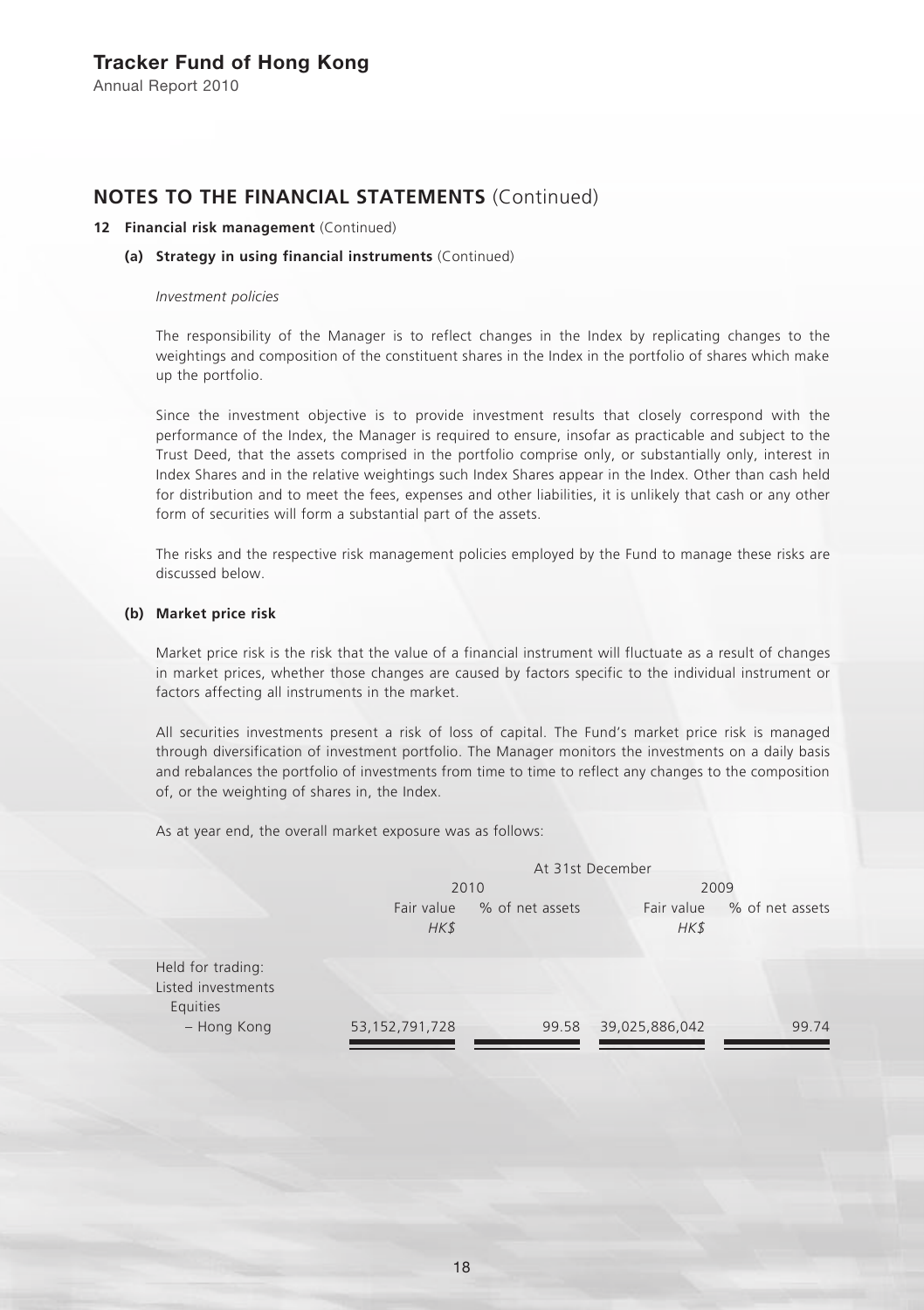#### **12 Financial risk management** (Continued)

#### **(b) Market price risk** (Continued)

#### *Net market exposures*

The following table shows the net market exposures of the Fund by industry:

|                         | 2010            | 2009            |
|-------------------------|-----------------|-----------------|
|                         | % of net assets | % of net assets |
| By industry             |                 |                 |
| - Commerce and industry | 38.66           | 35.15           |
| $-$ Finance             | 45.89           | 50.40           |
| - Properties            | 10.27           | 9.64            |
| - Utilities             | 4.76            | 4.55            |
|                         | 99.58           | 99.74           |
|                         |                 |                 |

All the Fund's equity securities are listed on the Hong Kong Stock Exchange. As the Fund is a Hang Seng Index tracking fund, movements in the Index would cause substantially the same percentage change in the Fund's net asset value.

|                                | 2010                             |               | 2009                           |                |
|--------------------------------|----------------------------------|---------------|--------------------------------|----------------|
|                                | Change in index<br>$\frac{9}{6}$ | HK\$          | Impact Change in index<br>$\%$ | Impact<br>HK\$ |
| Hong Kong<br>- Hang Seng Index | 5.32%                            | 2,827,728,520 | 52.02%                         | 20,301,265,919 |

The Manager has used their view of what would be a "reasonable shift" in each key market to estimate the change for use in the market sensitivity analysis above. Disclosures above are shown in absolute terms, changes and impacts could be positive or negative. Changes in market index % are revised annually depending on the Manager's current view of market volatility and other relevant factor.

#### **(c) Interest rate risk**

The majority of the Fund's financial assets and liabilities are non-interest bearing. As a result, the Fund is not subject to significant amounts of risk due to fluctuations in the prevailing levels of market interest rates.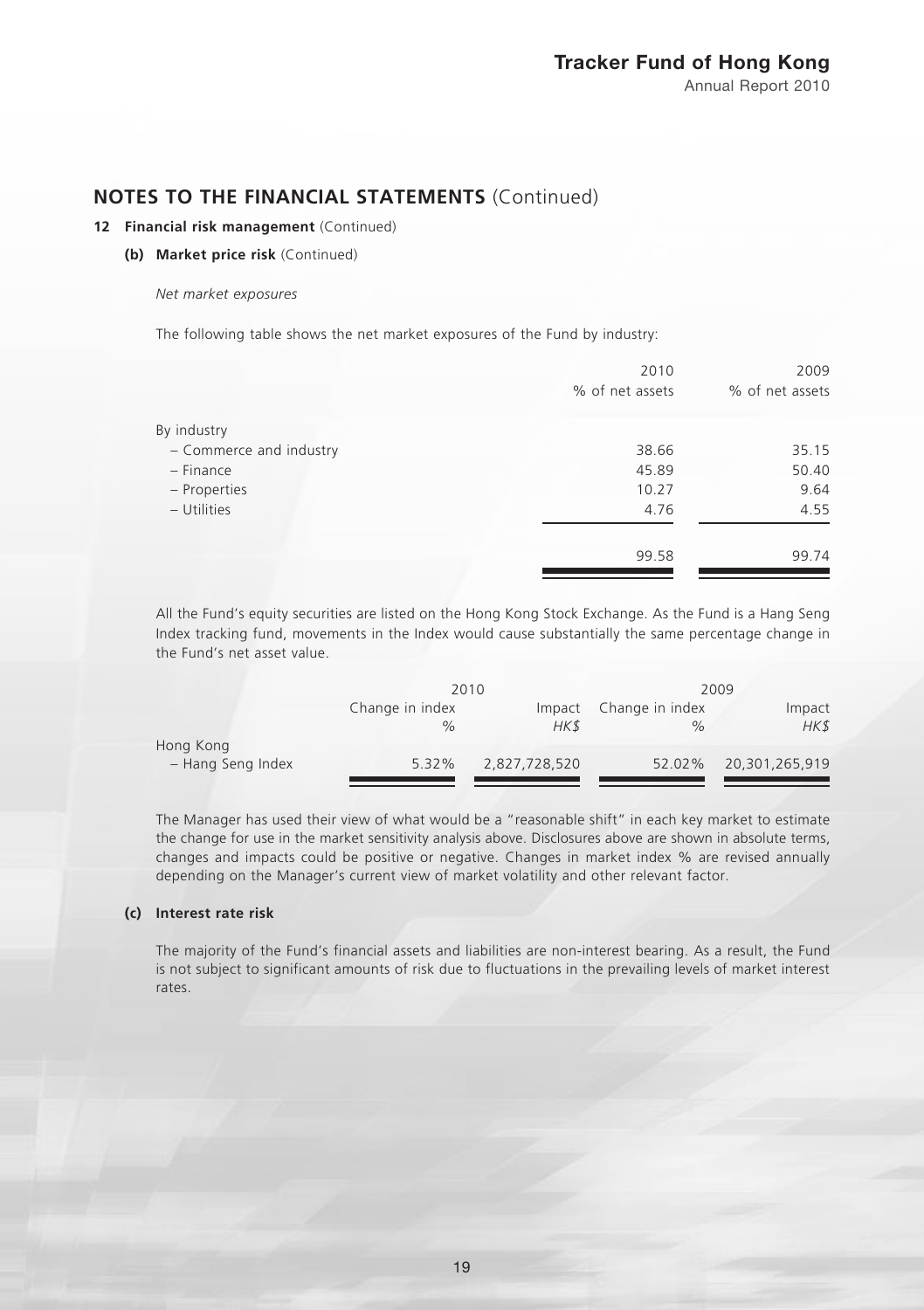### **NOTES TO THE FINANCIAL STATEMENTS** (Continued)

#### **12 Financial risk management** (Continued)

#### **(d) Credit risk**

Credit risk is the risk that an issuer or counterparty will be unable or unwilling to pay amounts in full when due.

The Fund's financial assets which are potentially subject to credit risk consist principally of securities and bank balances. The Fund limits its exposure to credit risk by transacting with well established broker-dealers and banks with high credit ratings.

All transactions in securities are settled/paid for upon delivery using approved and reputable brokers. The risk of default is considered minimal as delivery of securities sold is only made once the broker has received payment. Payment is made on a purchase once the securities have been received by the broker. The trade will fail if either party fails to meet its obligation.

At 31st December 2010, bank balances of HK\$89,961,441 (2009: HK\$56,176,081) were placed with State Street Bank and Trust Company, the Fund's Trustee and Custodian. The credit rating of the Trustee and Custodian issued by Standard and Poor's was as follows:

|                                                  | 2010 | 2009 |
|--------------------------------------------------|------|------|
| State Street Bank and Trust Company <sup>1</sup> | A+   | AA-  |

Accordingly, the Fund has no significant credit risk.

The maximum exposure to credit risk at year end is the carrying amount of the financial assets as shown on the Statement of Net Assets.

None of the assets is impaired nor past due but not impaired.

<sup>1</sup> Long-term credit rating of State Street Corporation, the holding company of State Street Bank and Trust Company.

#### **(e) Currency risk**

Currency risk is the risk that the value of financial instruments will fluctuate due to changes in foreign exchange rates.

The Fund has no significant currency risk as substantially all assets and liabilities are denominated in Hong Kong dollar, the Fund's functional and presentation currency.

#### **(f) Liquidity risk**

Liquidity risk is the risk that an entity will encounter difficulty in settling a liability, including a redemption request.

The Fund invests the majority of its assets in investments that are traded in an active market and can be readily disposed of. The Fund's securities are considered readily realizable, as they are listed on the Hong Kong Stock Exchange. It is the intent of the Manager to monitor the Fund's liquidity position on a daily basis.

The following table gives the undiscounted cash-flow projection of the Fund's financial liabilities. Balances due within 12 months equal their carrying balances, as the impact of discounting is not significant.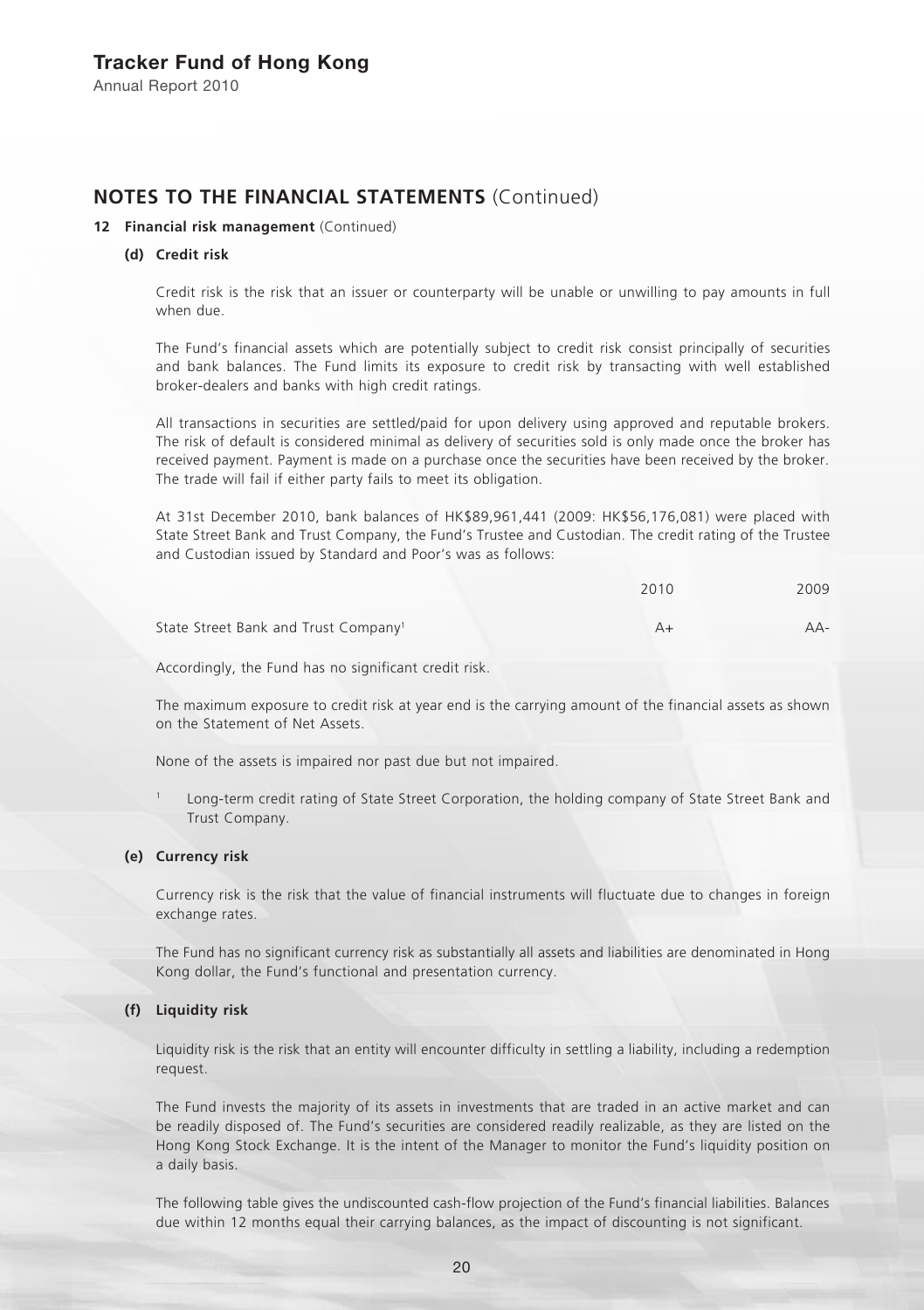### **12 Financial risk management** (Continued)

**(f) Liquidity risk** (Continued)

*Maturity analysis*

|                                                                                                                                                                                                         | Less than                      |                                              |                                                           |
|---------------------------------------------------------------------------------------------------------------------------------------------------------------------------------------------------------|--------------------------------|----------------------------------------------|-----------------------------------------------------------|
|                                                                                                                                                                                                         | 1 month                        | 1-3 months                                   | Total                                                     |
|                                                                                                                                                                                                         |                                |                                              |                                                           |
| At 31st December 2010                                                                                                                                                                                   |                                |                                              |                                                           |
| Management fee payable<br>Trustee fee payable<br>Index license fee payable<br>Registrar fee payable<br>Other accounts payable and accruals<br>Net assets attributable to<br>holders of redeemable units | 1,949,588<br>145,041<br>49,300 | 5,139,723<br>5,139,723<br>678,984            | 5,139,723<br>5,139,723<br>1,949,588<br>145,041<br>728,284 |
| (at last traded market prices)                                                                                                                                                                          | 53,377,202,767                 |                                              | 53,377,202,767                                            |
| <b>Total financial liabilities</b><br>At 31st December 2009                                                                                                                                             | 53,379,346,696                 | 10,958,430                                   | 53,390,305,126                                            |
| Management fee payable<br>Trustee fee payable<br>Index license fee payable<br>Registrar fee payable<br>Other accounts payable and accruals<br>Net assets attributable to                                | 1,487,795<br>103,880           | 4,070,841<br>4,070,841<br>149,407<br>889,538 | 4,070,841<br>4,070,841<br>1,487,795<br>149,407<br>993,418 |
| holders of redeemable units<br>(at last traded market prices)                                                                                                                                           | 39, 127, 011, 685              |                                              | 39,127,011,685                                            |
| <b>Total financial liabilities</b>                                                                                                                                                                      | 39,128,603,360                 | 9,180,627                                    | 39, 137, 783, 987                                         |
|                                                                                                                                                                                                         |                                |                                              |                                                           |

Units are redeemed on demand at unitholder's option. However, the Trustee and Manager do not envisage that the contractual maturity disclosed in the table above will be representative of the actual cash outflows, as unitholders typically retain the units for the medium to long term.

The Fund manages its liquidity risk by investing in securities that it expects to be able to liquidate within 7 days or less. The following table illustrates the expected liquidity of assets held at 31st December:

|      | Less than 7 days | 7 days to<br>less than 1 month | 1-12 months | Total          |
|------|------------------|--------------------------------|-------------|----------------|
| 2010 | 53,243,031,008   | 57,372,264                     | 13,748      | 53,300,417,020 |
| 2009 | 39,082,062,123   | 48,906,214                     | 13,726      | 39,130,982,063 |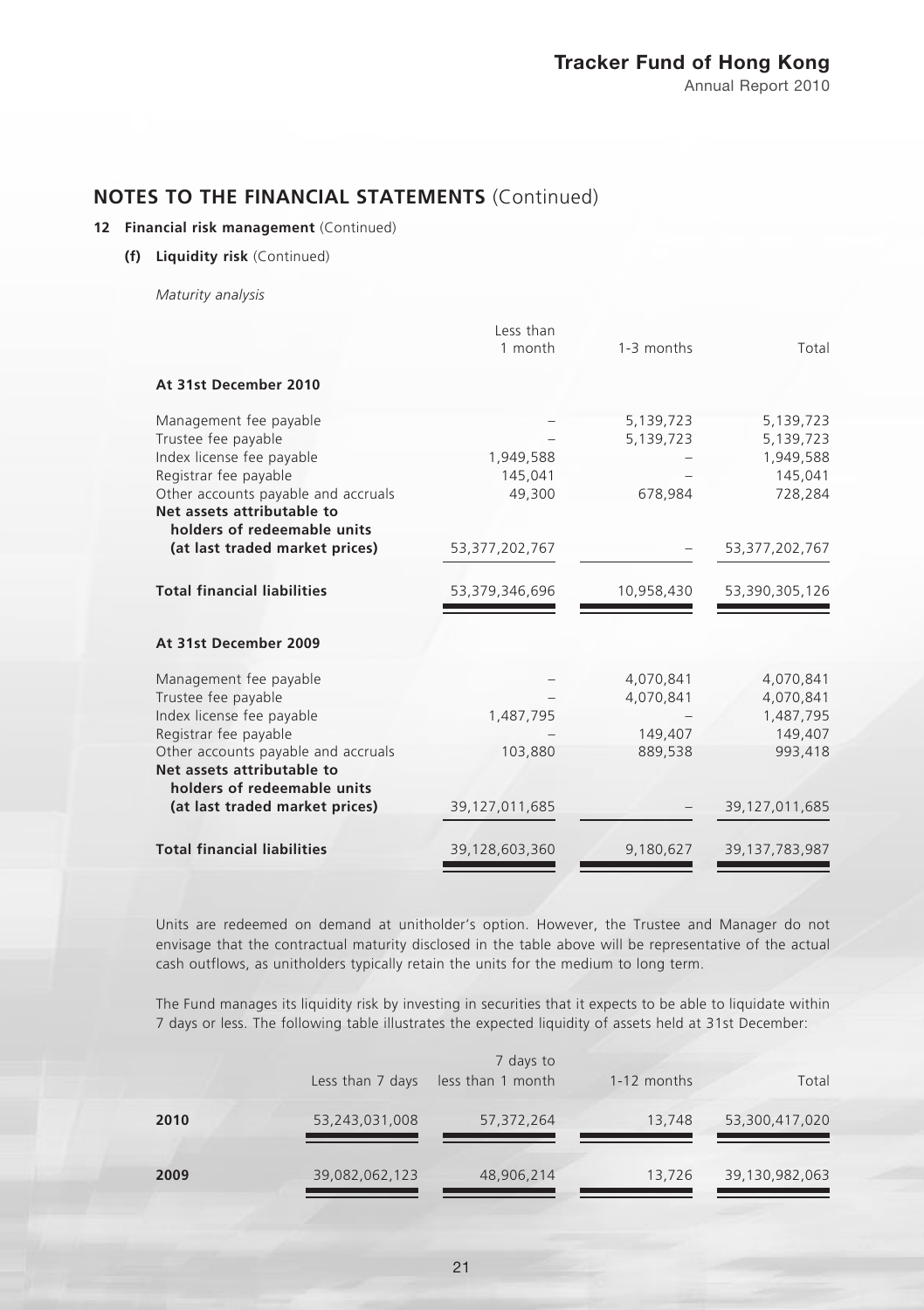### **NOTES TO THE FINANCIAL STATEMENTS** (Continued)

#### **12 Financial risk management** (Continued)

#### **(g) Capital risk management**

The Fund's objective is to provide investment results that closely correspond to the performance of the Hang Seng Index. The Manager may:

- Redeem and issue new units in accordance with the constitutive documents of the Fund, which include the ability to amend the Creation Unit and Redemption Unit size upon the approval of the Trustee and Supervisory Committee;
- Exercise discretion when determining the amount of distributions of the Fund to holders of redeemable units; and
- Suspend the creation and redemption of units under certain circumstance stipulated in the prospectus.

Units are issued through an in-kind creation of an Index Basket with the remaining balances in cash and are not through a cash subscription only. Units are redeemed in-kind with the remaining balances in cash and are not redeemable for cash only.

#### **(h) Fair value estimation**

The fair value of financial assets and liabilities traded in active markets (such as publicly traded derivatives and trading securities) are based on quoted market prices at the close of trading on the year end date. The quoted market price used for financial assets held by the Fund is the current bid price; the appropriate quoted market price for financial liabilities is the current asking price.

A financial instrument is regarded as quoted in an active market if quoted prices are readily and regularly available from an exchange, dealer, broker, industry group, pricing service, or regulatory agency, and those prices represent actual and regularly occurring market transactions on an arm's length basis.

The carrying value less impairment provision of other receivables and payables are assumed to approximate their fair values. The fair value of financial liabilities for disclosure purposes is estimated by discounting the future contractual cash flows at the current market interest rate that is available to the Fund for similar financial instruments.

HKFRS 7 requires the Fund to classify fair value measurements using a fair value hierarchy that reflects the significance of the inputs used in making the measurements. The fair value hierarchy has the following levels:

- Quoted prices (unadjusted) in active markets for identical assets or liabilities (level 1).
- Inputs other than quoted prices included within level 1 that are observable for the asset or liability, either directly (that is, as prices) or indirectly (that is, derived from prices) (level 2).
- Inputs for the asset or liability that are not based on observable market data (that is, unobservable inputs) (level 3).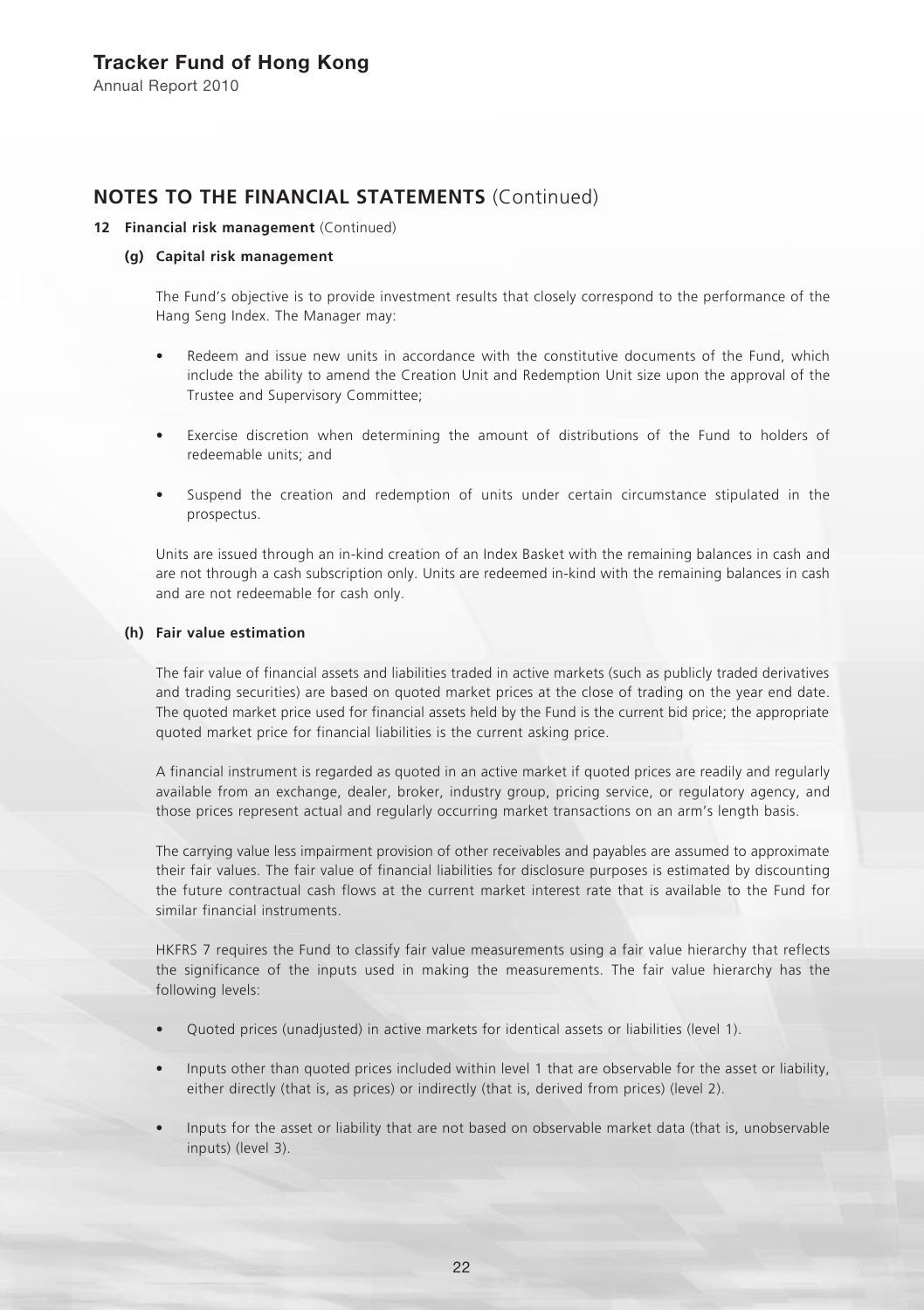#### **12 Financial risk management** (Continued)

#### **(h) Fair value estimation** (Continued)

The level in the fair value hierarchy within which the fair value measurement is categorised in its entirety is determined on the basis of the lowest level input that is significant to the fair value measurement in its entirety. For this purpose, the significance of an input is assessed against the fair value measurement in its entirety. If a fair value measurement uses observable inputs that require significant adjustment based on unobservable inputs, that measurement is a level 3 measurement. Assessing the significance of a particular input to the fair value measurement in its entirety requires judgement, considering factors specific to the asset or liability.

The determination of what constitutes 'observable' requires significant judgement by the Fund. The Fund considers observable data to be that market data that is readily available, regularly distributed or updated, reliable and verifiable, not proprietary, and provided by independent sources that are actively involved in the relevant market.

The following tables analyse within the fair value hierarchy the Fund's investments (by class) measured at fair value at 31st December 2010 and 2009:

|                                                          | Level 1           | Level <sub>2</sub> | Level 3 | Total balance     |
|----------------------------------------------------------|-------------------|--------------------|---------|-------------------|
| At 31st December 2010                                    |                   |                    |         |                   |
| <b>Assets</b>                                            |                   |                    |         |                   |
| Financial assets held for trading                        |                   |                    |         |                   |
| - Equity securities                                      | 53, 152, 791, 728 |                    |         | 53, 152, 791, 728 |
|                                                          |                   |                    |         |                   |
| At 31st December 2009<br><b>Assets</b>                   |                   |                    |         |                   |
|                                                          |                   |                    |         |                   |
| Financial assets held for trading<br>- Equity securities | 39,025,886,042    |                    |         | 39,025,886,042    |

Investments whose values are based on quoted market prices in active markets, and therefore classified within level 1, include active listed equities. The Fund does not adjust the quoted price for these instruments.

Financial instruments that trade in markets that are not considered to be active but are valued based on quoted market prices, dealer quotations or alternative pricing sources supported by observable inputs are classified within level 2. As of 31st December 2010 and 2009, the Fund did not hold any investments classified in level 2.

Investments classified within level 3 have significant unobservable inputs, as they trade infrequently. As of 31st December 2010 and 2009, the Fund did not hold any investments classified in level 3.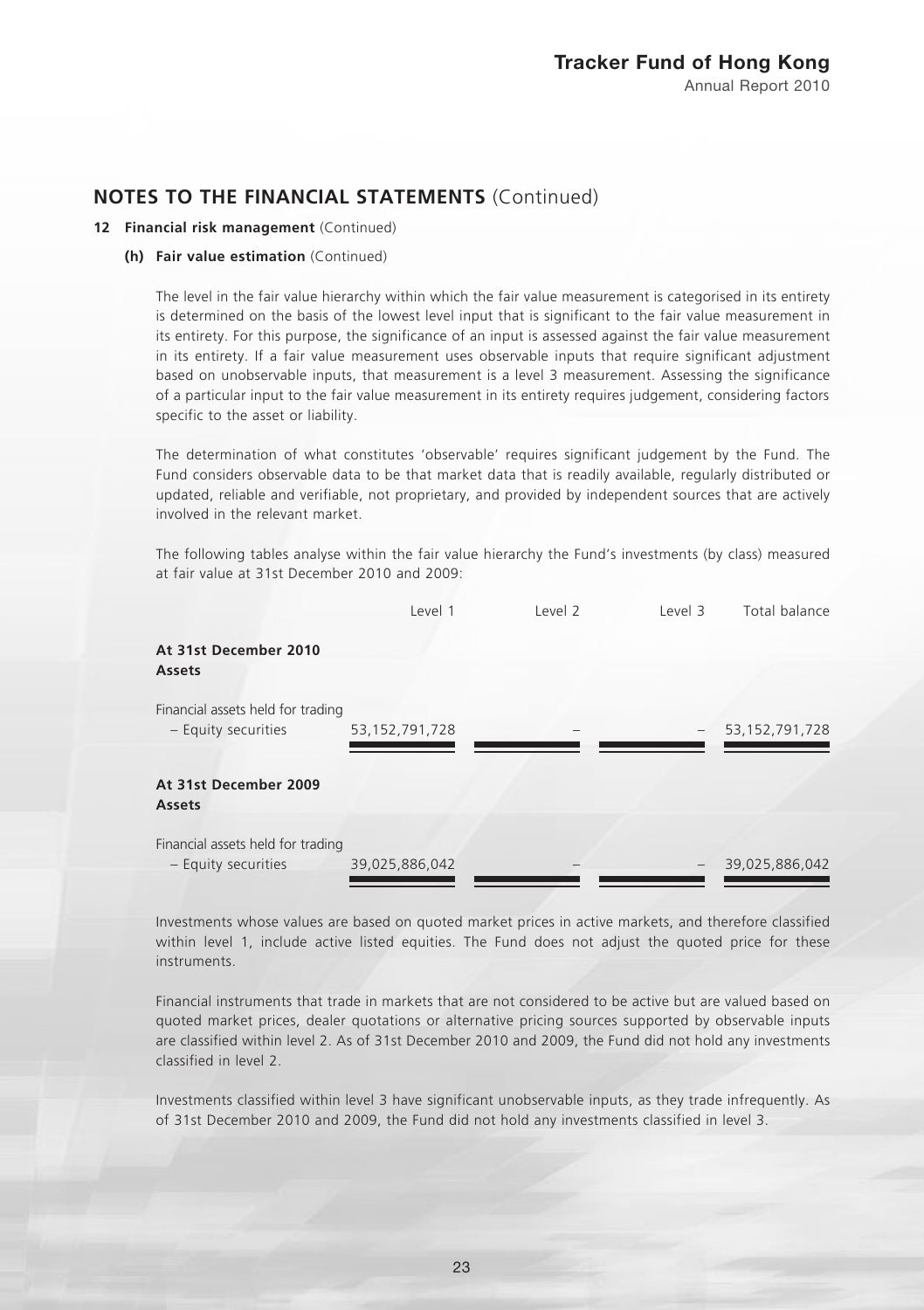### **NOTES TO THE FINANCIAL STATEMENTS** (Continued)

#### **13 Distributions**

|                                                                                                                    | 2010<br>HK\$  | 2009<br>HK\$  |
|--------------------------------------------------------------------------------------------------------------------|---------------|---------------|
| Interim distribution                                                                                               |               |               |
| - HK\$0.16 on 2,076,992,500 units paid on 22nd May 2009<br>- HK\$0.12 on 1,890,992,500 units paid on 28th May 2010 | 226,919,100   | 332,318,800   |
| Final distribution                                                                                                 |               |               |
| - HK\$0.38 on 1,781,992,500 units paid<br>on 27th November 2009<br>- HK\$0.46 on 2,095,992,500 units paid          |               | 677, 157, 150 |
| on 3rd December 2010                                                                                               | 964,156,550   |               |
| Total distributions                                                                                                | 1,191,075,650 | 1,009,475,950 |

#### **14 Segment information**

The Manager makes the strategic resource allocations on behalf of the Fund. The Fund has determined the operating segments based on the reports reviewed by the Manager, which are used to make strategic decisions.

The Manager is responsible for the Fund's entire portfolio and considers the business to have a single operating segment. The Manager's asset allocation decisions are based on a single, integrated investment strategy and the Fund's performance is evaluated on an overall basis.

The Fund trades in the constituent shares of the Hang Seng Index with the objective to provide investment results that closely correspond to the performance of the Index.

The internal reporting provided to the Manager for the Fund's assets, liabilities and performance is prepared on a consistent basis with the measurement and recognition principles of HKFRS.

There were no changes in the reportable segment during the year.

The Fund is domiciled in Hong Kong. All of the Fund's income is from investments in entities listed in Hong Kong.

The Fund has no assets classified as non-current assets. The Fund has a diversified portfolio of investments and no single investment accounts for more than 10% of the Fund's income. Please refer to note 11 for investment holdings account for more than 10% of the Fund's net assets

The Fund also has a diversified unitholder population. However, as at 31st December 2010 and 2009, there was one nominee company that held more than 10% of the Fund's net assets. The nominee company's holdings were 80.14% as at 31st December 2010 and 73.80% as at 31st December 2009.

#### **15 Approval of financial statements**

The financial statements were approved by the Trustee and the Manager on 19 April 2011.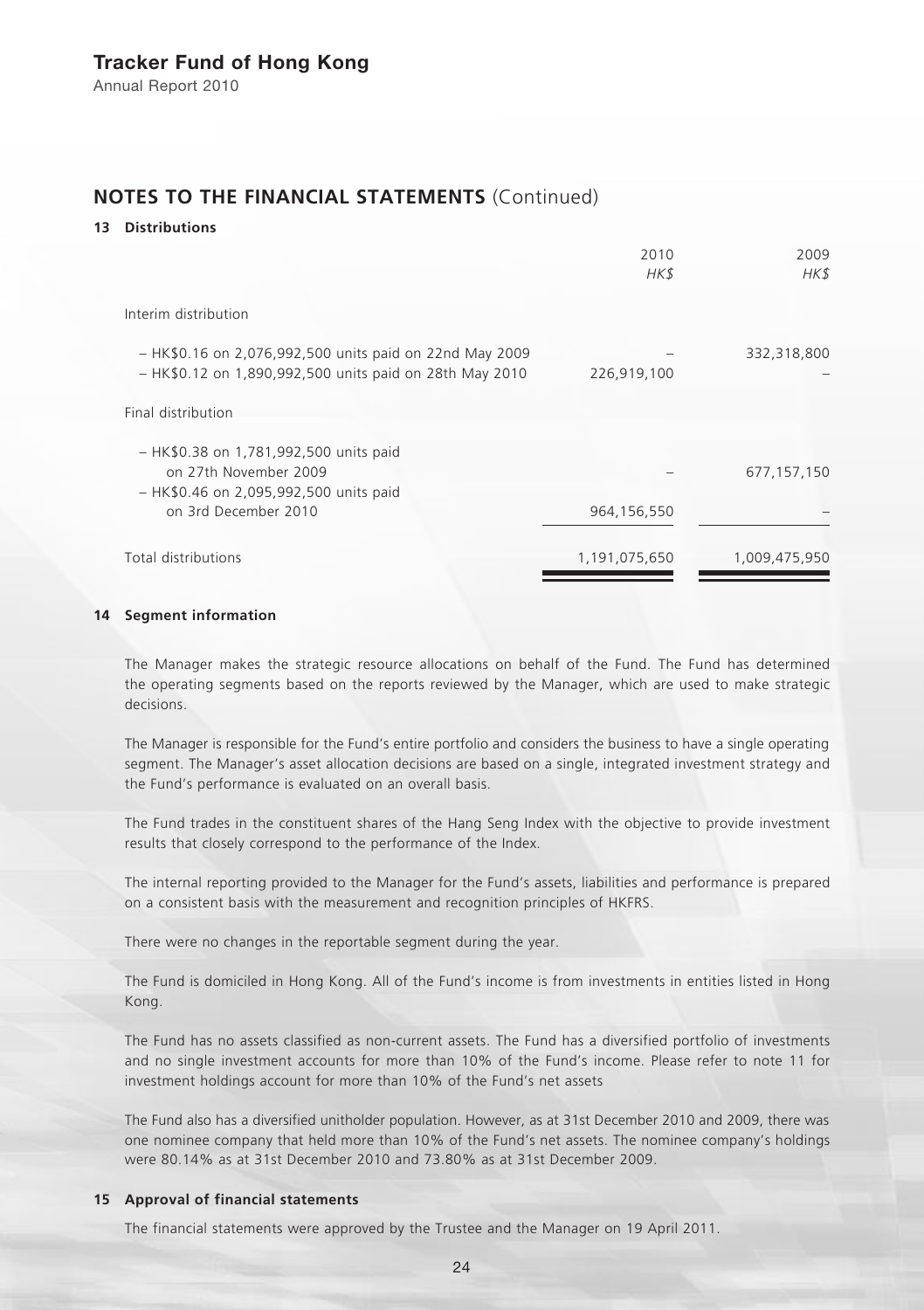### Tracker Fund of Hong Kong

Annual Report 2010

## **INVESTMENT PORTFOLIO (UNAUDITED)**

*As at 31st December 2010*

|                                              |              |                    | % of net |
|----------------------------------------------|--------------|--------------------|----------|
|                                              | Holdings     | Fair value<br>HK\$ | assets   |
| <b>Hong Kong</b>                             |              |                    |          |
| Listed investments (99.58%)                  |              |                    |          |
| Equities (99.58%)                            |              |                    |          |
| Properties (10.27%)                          |              |                    |          |
| Cheung Kong (Holdings) Ltd.                  | 12,281,887   | 1,472,598,251      | 2.76     |
| China Overseas Land & Investment Ltd.        | 36,099,568   | 514,779,840        | 0.96     |
| China Resources Land Ltd.                    | 17,804,349   | 251,397,408        | 0.47     |
| Hang Lung Properties Ltd.                    | 18,412,944   | 669,310,514        | 1.25     |
| Henderson Land Development Co. Ltd.          | 9,568,302    | 507,120,006        | 0.95     |
| Sino Land Co. Ltd.                           | 21,648,359   | 314,767,140        | 0.59     |
| Sun Hung Kai Properties Ltd.                 | 13,624,833   | 1,750,791,041      | 3.29     |
|                                              |              | 5,480,764,200      | 10.27    |
| Finance (45.89%)                             |              |                    |          |
| Bank of China Ltd.                           | 554,145,624  | 2,260,914,146      | 4.24     |
| BOC Hong Kong (Holdings) Ltd.                | 32,693,349   | 863,104,414        | 1.62     |
| Bank of Communications Co. Ltd.              | 58,586,601   | 458,147,220        | 0.86     |
| Bank of East Asia Ltd.                       | 14,426,075   | 470,290,045        | 0.88     |
| China Construction Bank Corporation          | 531,060,640  | 3,696,182,054      | 6.92     |
| China Life Insurance Co. Ltd                 | 65,745,873   | 2,080,856,880      | 3.90     |
| Hang Seng Bank Ltd.                          | 6,759,502    | 863,864,356        | 1.62     |
| Hong Kong Exchanges and Clearing Ltd.        | 9,047,618    | 1,595,095,053      | 2.99     |
| HSBC Holdings plc                            | 100,651,300  | 8,016,876,045      | 15.02    |
| Industrial and Commercial Bank of China Ltd. | 498,472,631  | 2,876,187,081      | 5.39     |
| Ping An Insurance (Group) Co. of China Ltd.  | 15, 153, 535 | 1,312,296,131      | 2.45     |
|                                              |              | 24,493,813,425     | 45.89    |
|                                              |              |                    |          |
| <b>Utilities (4.76%)</b>                     |              |                    |          |
| China Resources Power Holdings Co. Ltd.      | 16,639,413   | 234,615,723        | 0.44     |
| CLP Holdings Ltd.                            | 15,949,011   | 1,005,585,144      | 1.88     |
| Hong Kong and China Gas Co. Ltd.             | 38,073,766   | 700,557,294        | 1.31     |
| Hong Kong Electric Holdings Ltd.             | 12,254,450   | 601,080,773        | 1.13     |
|                                              |              | 2,541,838,934      | 4.76     |
|                                              |              |                    |          |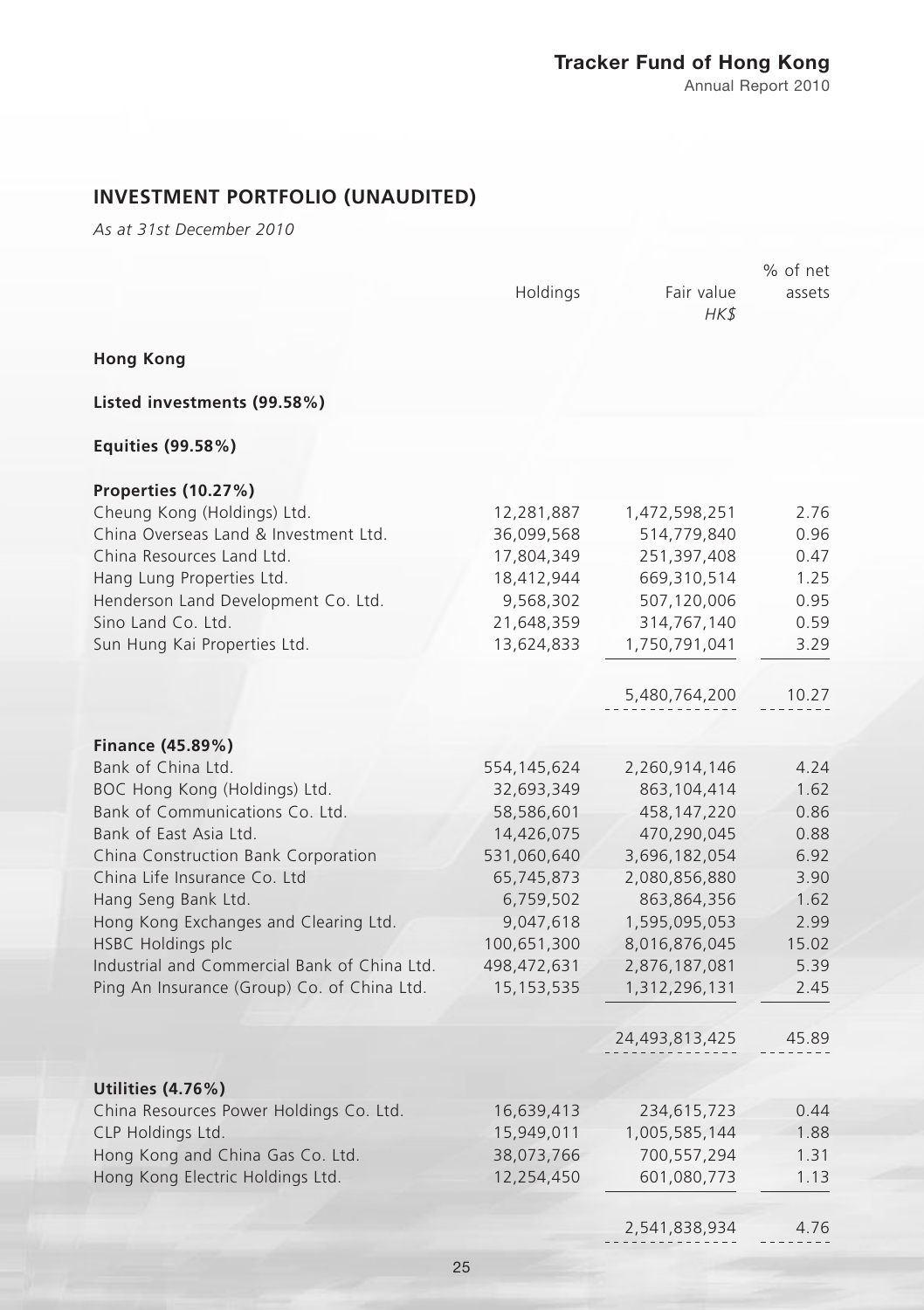## **INVESTMENT PORTFOLIO (UNAUDITED)** (Continued)

*As at 31st December 2010*

|                                        |              |                   | % of net |
|----------------------------------------|--------------|-------------------|----------|
|                                        | Holdings     | Fair value        | assets   |
|                                        |              | HK\$              |          |
|                                        |              |                   |          |
| Commerce and Industry (38.66%)         |              |                   |          |
| Aluminum Corporation of China Ltd.     | 34,847,658   | 247,069,895       | 0.46     |
| Belle International Holdings Ltd.      | 40,810,023   | 537,059,903       | 1.01     |
| Cathay Pacific Airways Ltd.            | 10,426,375   | 223,645,744       | 0.42     |
| China Coal Energy Co. Ltd.             | 36,291,812   | 439,130,925       | 0.82     |
| China Merchants Holdings               |              |                   |          |
| (International) Co. Ltd.               | 9,699,702    | 294,385,956       | 0.55     |
| China Mobile Ltd.                      | 53,181,803   | 4,097,657,921     | 7.68     |
| China Petroleum & Chemical Corporation | 148,268,538  | 1,098,669,867     | 2.06     |
| China Resources Enterprise, Ltd.       | 10,595,014   | 334,802,442       | 0.63     |
| China Shenhua Energy Co. Ltd.          | 30,033,553   | 977,592,150       | 1.83     |
| China Unicom (Hong Kong) Ltd.          | 41,638,207   | 463,016,862       | 0.87     |
| CITIC Pacific Ltd.                     | 11,283,163   | 225,663,260       | 0.42     |
| CNOOC Ltd.                             | 157,875,502  | 2,898,594,217     | 5.43     |
| COSCO Pacific Ltd.                     | 14,378,775   | 194,688,613       | 0.36     |
| Esprit Holdings Ltd.                   | 10,815,859   | 400,727,576       | 0.75     |
| Foxconn International Holdings Ltd.    | 18,938,395   | 102,646,101       | 0.19     |
| Hutchison Whampoa Ltd.                 | 18,837,323   | 1,508,869,572     | 2.83     |
| Li & Fung Ltd.                         | 21,975,302   | 995,481,181       | 1.86     |
| MTR Corporation Ltd.                   | 12,741,984   | 360,598,147       | 0.68     |
| New World Development Co. Ltd.         | 20,772,380   | 302,861,300       | 0.57     |
| PetroChina Co. Ltd.                    | 186,423,411  | 1,882,876,451     | 3.53     |
| Swire Pacific Ltd. 'A'                 | 6,397,216    | 817,564,205       | 1.53     |
| Tencent Holdings Ltd.                  | 8,879,985    | 1,505,157,457     | 2.82     |
| Wharf (Holdings) Ltd.                  | 12, 167, 482 | 727,615,424       | 1.36     |
|                                        |              |                   |          |
|                                        |              | 20,636,375,169    | 38.66    |
|                                        |              |                   |          |
| Total listed investments               |              | 53, 152, 791, 728 | 99.58    |
|                                        |              |                   |          |
| Total investments, at cost             |              | 41,327,195,634    |          |
|                                        |              |                   |          |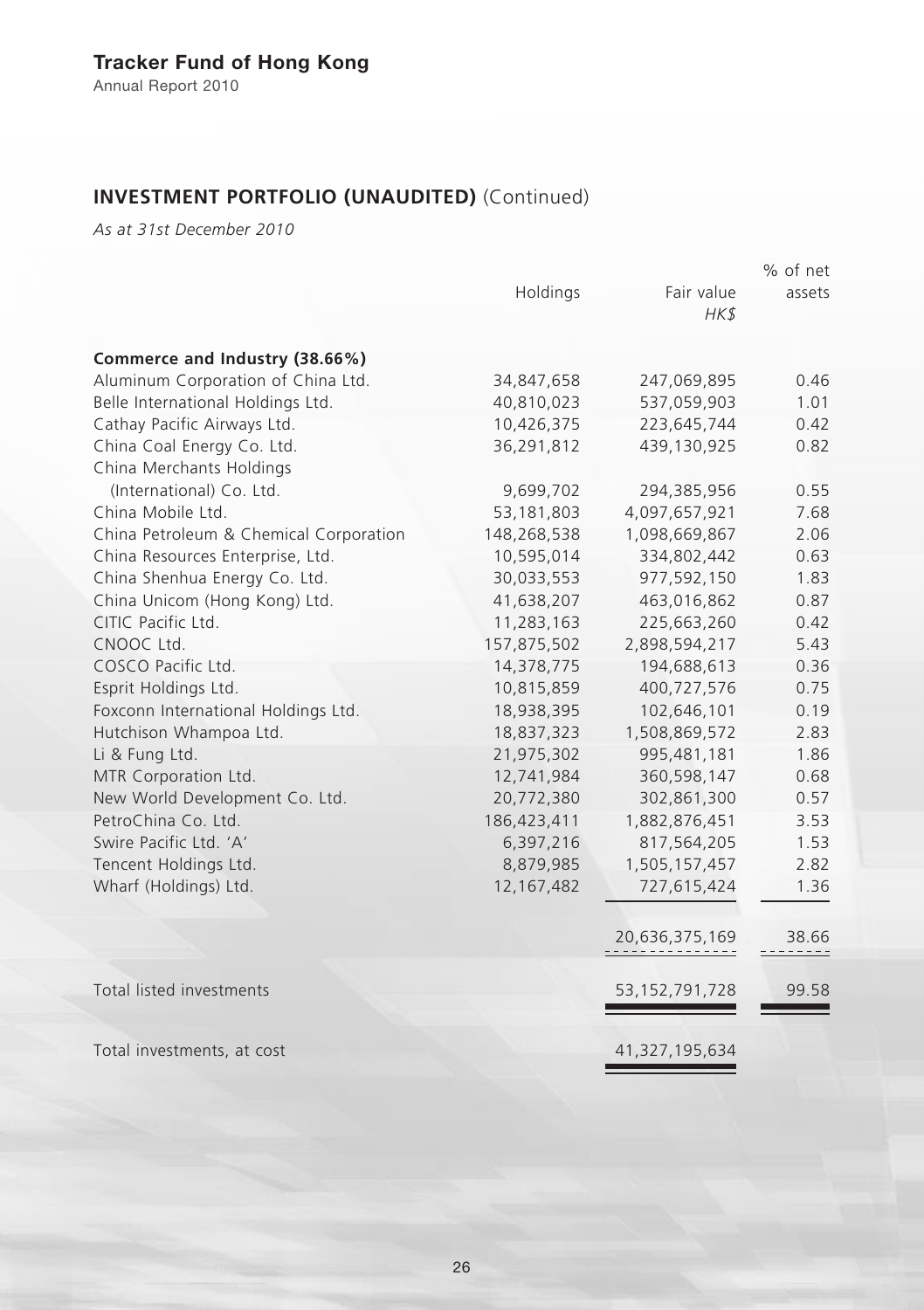### **STATEMENT OF MOVEMENTS IN INVESTMENT PORTFOLIO (UNAUDITED)**

*For the year ended 31st December 2010*

|                                                                                            | (UNAUDITED)<br>Holdings  |                                     |                                             |                          |
|--------------------------------------------------------------------------------------------|--------------------------|-------------------------------------|---------------------------------------------|--------------------------|
|                                                                                            | 31.12.2009               | <b>Additions</b>                    | Disposals                                   | 31.12.2010               |
| <b>Hong Kong</b><br><b>Listed investments</b><br><b>Equities</b>                           |                          |                                     |                                             |                          |
| <b>Properties</b><br>Cheung Kong (Holdings) Ltd.                                           | 9,554,722                | 4,697,820                           | (1,970,655)                                 | 12,281,887               |
| China Overseas Land &<br>Investment Ltd.<br>China Resources Land Ltd.                      | 28,170,668               | 13,716,113<br>20,484,777            | (5,787,213)<br>(2,680,428)                  | 36,099,568<br>17,804,349 |
| Hang Lung Properties Ltd.<br>Henderson Land Development                                    | 14,298,190               | 6,975,459                           | (2,860,705)                                 | 18,412,944               |
| Co. Ltd.<br>Henderson Land Development                                                     | 7,401,483                | 3,614,225                           | (1,447,406)                                 | 9,568,302                |
| Co. Ltd. Warrants<br>Sino Land Co. Ltd.<br>Sun Hung Kai Properties Ltd.                    | 16,635,421<br>10,582,062 | 1,629,413<br>8,422,549<br>5,201,360 | (1,629,413)<br>(3,409,611)<br>(2, 158, 589) | 21,648,359<br>13,624,833 |
| <b>Finance</b><br>Bank of China Ltd.                                                       | 523,545,534              | 240,242,885                         | (209, 642, 795)                             | 554,145,624              |
| Bank of China Ltd. Right<br>BOC Hong Kong (Holdings) Ltd.<br><b>Bank of Communications</b> | 25,521,162               | 46,624,155<br>12,416,372            | (46, 624, 155)<br>(5, 244, 185)             | 32,693,349               |
| Co. Ltd.<br><b>Bank of Communications</b>                                                  | 95,126,989               | 33, 171, 321                        | (69, 711, 709)                              | 58,586,601               |
| Co. Ltd. Right<br>Bank of East Asia Ltd.                                                   | 12,705,213               | 6,852,442<br>6,365,660              | (6,852,442)<br>(4,644,798)                  | 14,426,075               |
| China Construction Bank<br>Corporation<br>China Construction Bank                          | 464,230,582              | 214,278,424                         | (147, 448, 366)                             | 531,060,640              |
| Corporation Right<br>China Life Insurance Co. Ltd                                          | 51,241,028               | 32,590,470<br>25,123,635            | (32, 590, 470)<br>(10,618,790)              | 65,745,873               |
| Hang Seng Bank Ltd.<br>Hong Kong Exchanges and<br>Clearing Ltd.                            | 5,276,599<br>7,397,770   | 2,583,127<br>3,116,893              | (1, 100, 224)<br>(1,467,045)                | 6,759,502<br>9,047,618   |
| <b>HSBC Holdings plc</b><br>Industrial and Commercial                                      | 63,925,369               | 48,465,806                          | (11, 739, 875)                              | 100,651,300              |
| Bank of China Ltd.<br>Industrial and Commercial                                            | 429,003,475              | 191,425,520                         | (121, 956, 364)                             | 498,472,631              |
| Bank of China Ltd. Right<br>Ping An Insurance (Group)                                      |                          | 21,445,645                          | (21, 445, 645)                              |                          |
| Co. of China Ltd.<br><b>Utilities</b>                                                      | 9,704,929                | 7,365,811                           | (1, 917, 205)                               | 15, 153, 535             |
| China Resources Power                                                                      |                          |                                     |                                             |                          |
| Holdings Co. Ltd.<br>CLP Holdings Ltd.<br>Hong Kong and China Gas                          | 12,834,915<br>12,450,396 | 6,396,327<br>6,094,803              | (2, 591, 829)<br>(2, 596, 188)              | 16,639,413<br>15,949,011 |
| Co. Ltd.<br>HongKong Electric Holdings Ltd.                                                | 26,967,325<br>9,566,545  | 16,943,152<br>4,654,716             | (5,836,711)<br>(1,966,811)                  | 38,073,766<br>12,254,450 |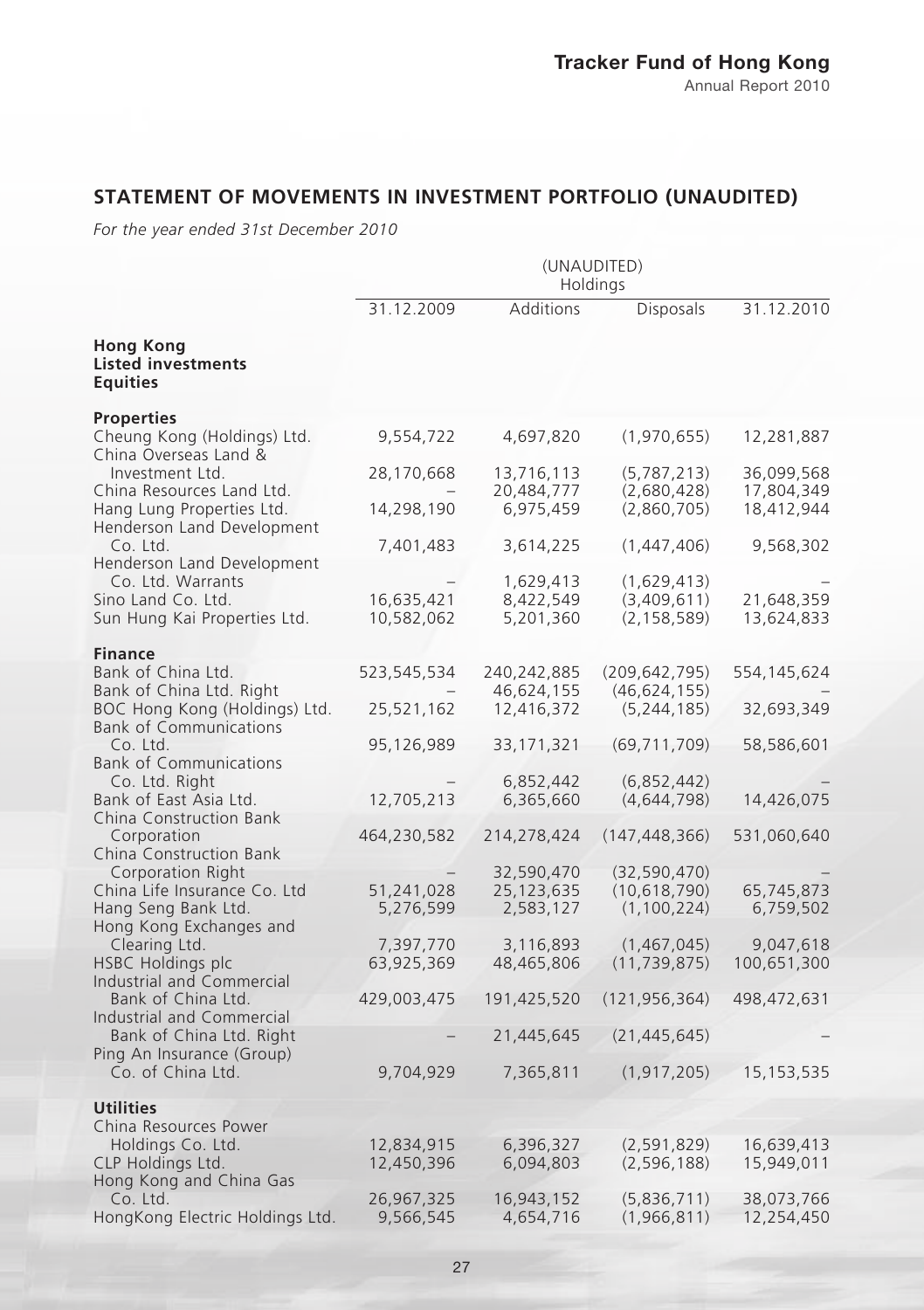### **STATEMENT OF MOVEMENTS IN INVESTMENT PORTFOLIO (UNAUDITED)**  (Continued)

*For the year ended 31st December 2010*

|                                   | (UNAUDITED)<br>Holdings |            |                |              |
|-----------------------------------|-------------------------|------------|----------------|--------------|
|                                   | 31.12.2009              | Additions  | Disposals      | 31.12.2010   |
| <b>Commerce and Industry</b>      |                         |            |                |              |
| Aluminum Corporation of           |                         |            |                |              |
| China Ltd.                        | 27,204,717              | 13,234,266 | (5, 591, 325)  | 34,847,658   |
| Belle International Holdings Ltd. |                         | 41,610,143 | (800, 120)     | 40,810,023   |
| Cathay Pacific Airways Ltd.       | 8,138,949               | 3,960,693  | (1,673,267)    | 10,426,375   |
| China Coal Energy Co. Ltd.        |                         | 37,452,002 | (1, 160, 190)  | 36,291,812   |
| China Merchants Holdings          |                         |            |                |              |
| (International) Co. Ltd.          | 7,540,878               | 3,686,206  | (1, 527, 382)  | 9,699,702    |
| China Mobile Ltd.                 | 41,445,622              | 20,329,467 | (8,593,286)    | 53,181,803   |
| China Petroleum &                 |                         |            |                |              |
| Chemical Corporation              | 115,740,517             | 56,662,823 | (24, 134, 802) | 148,268,538  |
| China Resources Enterprise, Ltd.  | 8,243,709               | 4,042,014  | (1,690,709)    | 10,595,014   |
| China Shenhua Energy Co. Ltd.     | 23,376,302              | 11,474,260 | (4, 817, 009)  | 30,033,553   |
| China Unicom (Hong Kong) Ltd.     | 48,685,265              | 16,379,368 | (23, 426, 426) | 41,638,207   |
| CITIC Pacific Ltd.                | 8,760,524               | 4,332,407  | (1,809,768)    | 11,283,163   |
| CNOOC Ltd.                        | 123,015,976             | 60,327,046 | (25, 467, 520) | 157,875,502  |
| COSCO Pacific Ltd.                | 7,800,764               | 8,205,527  | (1,627,516)    | 14,378,775   |
| Esprit Holdings Ltd.              | 8,367,298               | 3,949,362  | (1,500,801)    | 10,815,859   |
| Foxconn International             |                         |            |                |              |
| Holdings Ltd.                     | 14,609,481              | 7,318,335  | (2,989,421)    | 18,938,395   |
| Hutchison Whampoa Ltd.            | 14,705,613              | 7,199,511  | (3,067,801)    | 18,837,323   |
| Li & Fung Ltd.                    | 18,183,054              | 8,965,361  | (5, 173, 113)  | 21,975,302   |
| MTR Corporation Ltd.              | 9,849,183               | 4,847,169  | (1, 954, 368)  | 12,741,984   |
| New World Development             |                         |            |                |              |
| Co. Ltd.                          | 17,341,229              | 8,389,779  | (4,958,628)    | 20,772,380   |
| PetroChina Co. Ltd.               | 145,260,380             | 71,234,536 | (30,071,505)   | 186,423,411  |
| Swire Pacific Ltd. 'A'            | 6,249,397               | 2,372,567  | (2, 224, 748)  | 6,397,216    |
| Tencent Holdings Ltd.             | 6,883,705               | 3,395,605  | (1, 399, 325)  | 8,879,985    |
| Wharf (Holdings) Ltd.             | 9,497,831               | 4,620,758  | (1, 951, 107)  | 12, 167, 482 |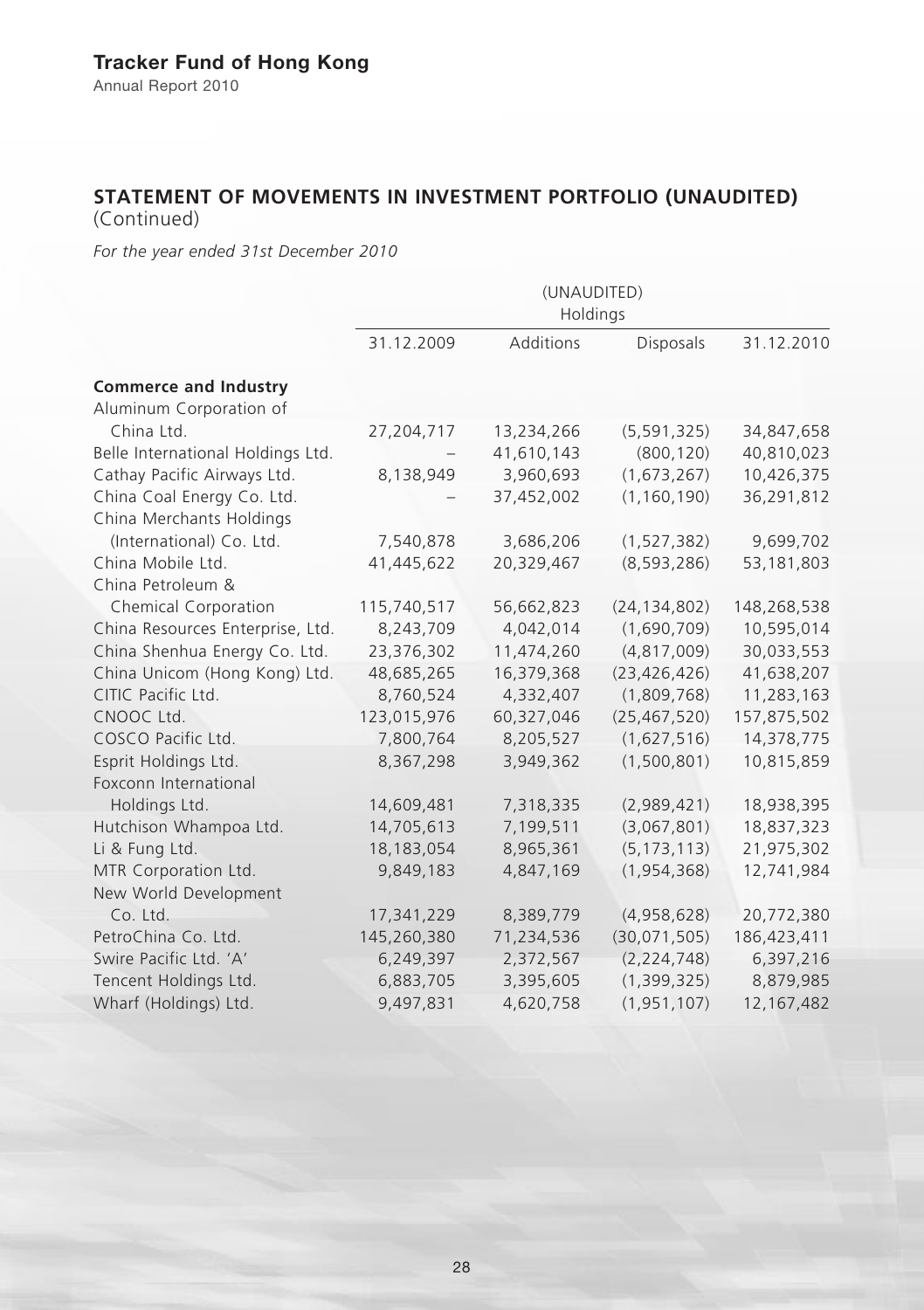## Tracker Fund of Hong Kong

Annual Report 2010

### **PERFORMANCE RECORD (UNAUDITED)**

### **Net asset values**

|                                | Net asset value<br>per unit | Net asset value<br>of the Fund |
|--------------------------------|-----------------------------|--------------------------------|
|                                | HK\$                        | HK\$                           |
| At end of financial year dated |                             |                                |
| 31st December 2007             | 27.98                       | 32,517,482,048                 |
| 31st December 2008             | 14.55                       | 33,181,932,365                 |
| 31st December 2009             | 22.02                       | 39,127,011,685                 |
| 31st December 2010             | 23.19                       | 53,377,202,767                 |

### **Highest and lowest net asset value per unit for the past 10 years**

|                        | Highest net asset<br>value per unit<br>HK\$ | Lowest net asset<br>value per unit<br>HK\$ |
|------------------------|---------------------------------------------|--------------------------------------------|
| Financial period ended |                                             |                                            |
| 31st December 2001     | 16.24                                       | 9.12                                       |
| 31st December 2002     | 12.07                                       | 9.06                                       |
| 31st December 2003     | 12.70                                       | 8.62                                       |
| 31st December 2004     | 14.39                                       | 11.08                                      |
| 31st December 2005     | 15.80                                       | 13.50                                      |
| 31st December 2006     | 20.16                                       | 15.07                                      |
| 31st December 2007     | 32.17                                       | 18.82                                      |
| 31st December 2008     | 27.78                                       | 11.51                                      |
| 31st December 2009     | 23.07                                       | 11.49                                      |
| 31st December 2010     | 25.08                                       | 19.28                                      |
|                        |                                             |                                            |

#### **Fund Performance**

During the year, the Hang Seng Index increased by 5.32% (2009: 52.02%), while the net asset value per unit of the Fund increased by 5.31% (2009: 51.34%).